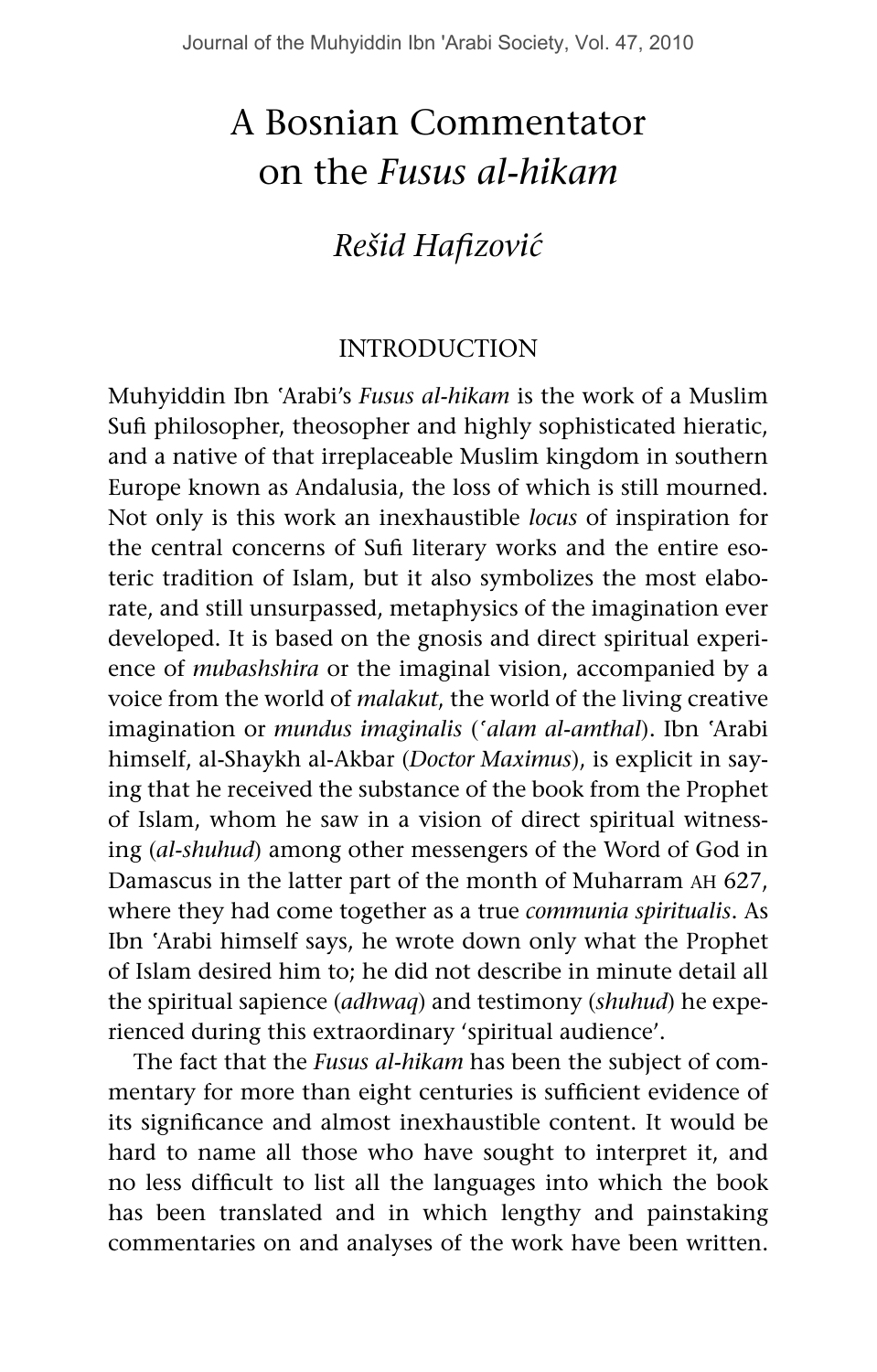#### 88 *Rešid Hafizovi´c*

This is testimony not only to the profundity and extreme spiritual complexity of the text, but also suggests that the *Fusus al-hikam* surely came into being under the influence of extraordinary spiritual inspiration and illumination, ranging from *ilham* (inspiration), *kashf* (revelation), *dhawq* (intuitive cognition, taste), *fayd* (effusion, emanation of divine light), *tajalliyat*  (self-disclosure, divine theophanies), and *al-waridat* (spiritual inspiration) to *ilqaº* (projection of divine light to illuminate the sufi heart)<sup>1</sup> and *mushahada* (contemplative witnessing through the eye of the heart). There is a perceptible effort on the part of Western oriental and Islamic studies, focusing in particular on the commentaries and analysis of Sufi literary works and their authors, to understand in detail, in a manner more applicable to the Western mindset, the forms of inspiration that led to the composition of the *Fusus al-hikam*. It is not unusual to find in such studies examples clearly revealing that the kinds of inspiration referred to above by their Arabic terms are expressed in the West by metaphorical titles such as *Gabriel's Wing*, *sophia aeterna*, *L'Ange empourpré*, *Madonna intelligenza*, and so on.2

#### Early Commentators

Writing in different eras and from various parts of the world, the scholars who have written commentaries on Ibn ªArabi's *Fusus* have not solely confined themselves to the text in isolation from the historical and spiritual context within which it came into being, but have been of one mind in placing it into the relevant historical, interpretative and spiritual context within the history of Islamic philosophy. Putting the *Fusus* into context, the first paradigm for this kind of approach was proposed by Sadruddin al-Qunawi (d.673/1274), who was also the first true

1. *Ilqaº rabbani* – projection or cause of the Lord's revelation into the heart of the sufi; see, for example, Ibn ªArabi's *Futuhat*, Vol. III, p.457 of Osman Yahya's edition (Cairo, 1970).

2. Henry Corbin, *L'Imagination creatrice dans le soufisme d'Ibn ªArabi*  (Paris, 1958); *Islam u Iranu,* III (Sarajevo, 2000); Annemarie Schimmel, *Gabriel's Wing* (Lahore, 2000).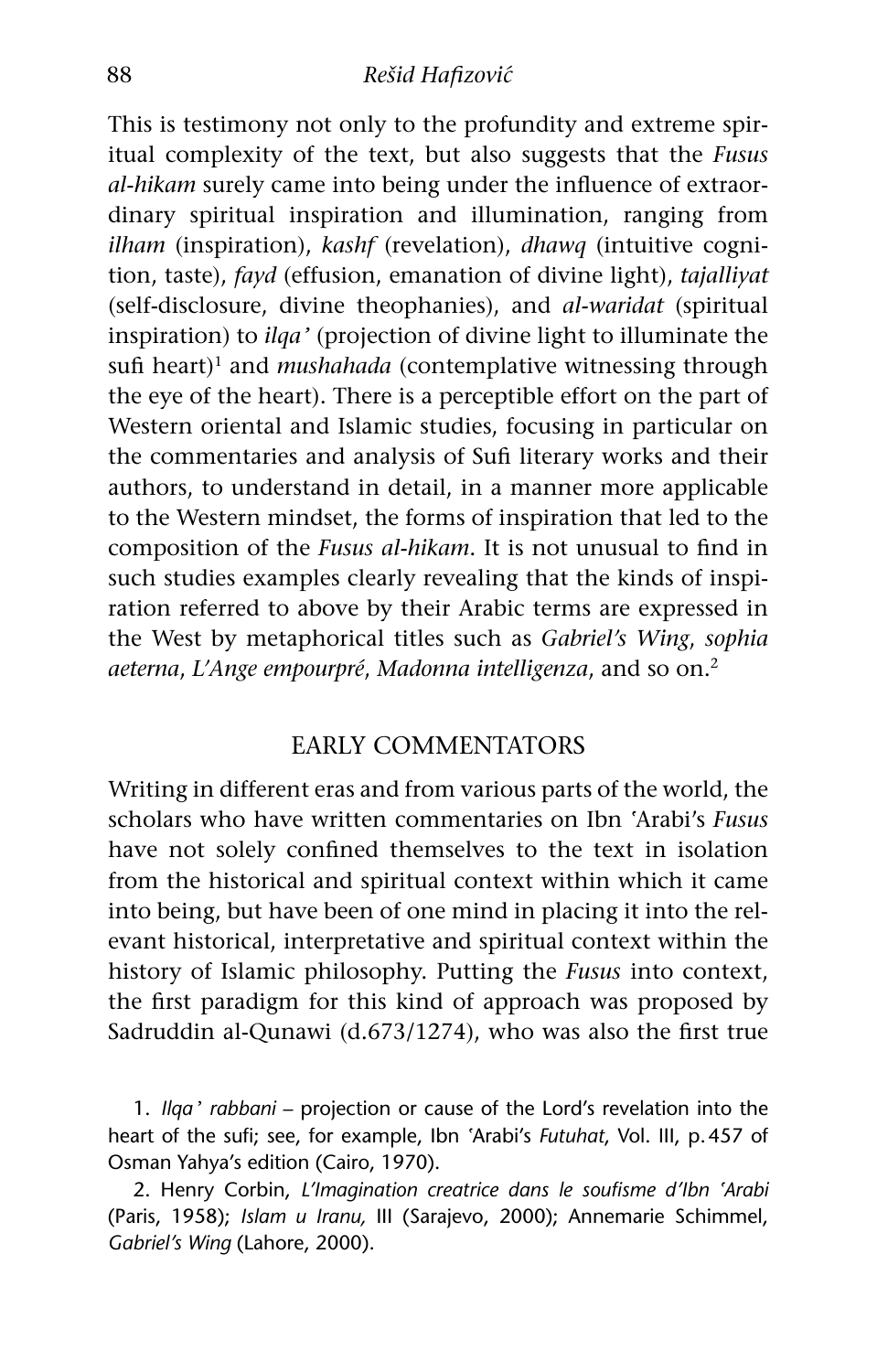interpreter of this work by Ibn ªArabi, in his famous work, *K. al-Fukuk*. 3 With an extraordinary understanding of peripatetic philosophy on the one hand and traditional Islamic scholarship on the other, Sadruddin's approach to the work is all the more significant and authoritative in the light of his intimacy with Ibn 'Arabi, for the Persian al-Qunawi was not only Ibn 'Arabi's stepson, but also his spiritual heir in the real, literal meaning of the word. Because of this intimate connection, al-Qunawi was to become the spiritual guide and director of many students, and others who joined the path of Sufism, who came to Konya to hear him lecture.

The first comprehensive commentary of Ibn ªArabi's *Fusus alhikam* was compiled by Mu'ayyidduddin al-Jandi (d.700/1300),<sup>4</sup> a pupil of Sadruddin Qunawi and one of the second generation of interpreters of this work by Ibn ªArabi. This was followed by the commentary written by his pupil ªAbd al-Razzaq al-Kashani  $(d.730/1330)$ ,<sup>5</sup> and the two-volume commentary by al-Kashani's pupil Dawud al-Qaysari (d.751/1350).<sup>6</sup> Sadruddin al-Qunawi's style is clearly recognizable in each of these commentaries: indeed, in that of Dawud al-Qaysari not only the master's style but also the basic conception was borrowed from his works. Also in this list of well-known interpreters of Ibn ªArabi's *Fusus*, one should not overlook the famous Iranian philosopher, Sufi and hieratic Haydar Amuli (b.720/1320 in Amul), who wrote an important commentary on the *Fusus* entitled *Nass al-nusus* (The Text of Texts).<sup>7</sup> Haydar Amuli's work differs from others in that he deals with the *Fusus* in the light of his great *Tafsir*, bearing in mind at all times the relationships between both the Qur'an and the Prophet of Islam on the one hand, and between the

3. Sadruddin al-Qunawi, *Kitab al-fukuk*, ms no. 4858, Yusuf Agha Library, Konya.

4. Muºayyid al-Din Jandi, *Nafhat al-ruh wa tuhfat al-futuh*, ed. Mayil Harawi (Tehran, 1983).

5. ªAbd al-Razzaq al-Kashani, *Sharh fusus al-hikam* (Cairo, 1966).

6. Sharaf al-Din Dawud al-Qaysari, *Sharh fusus al-hikam* (Tehran, 1981– 82).

7. Haydar Amuli, *Nass al-nusus* (Tehran/Paris, 1988).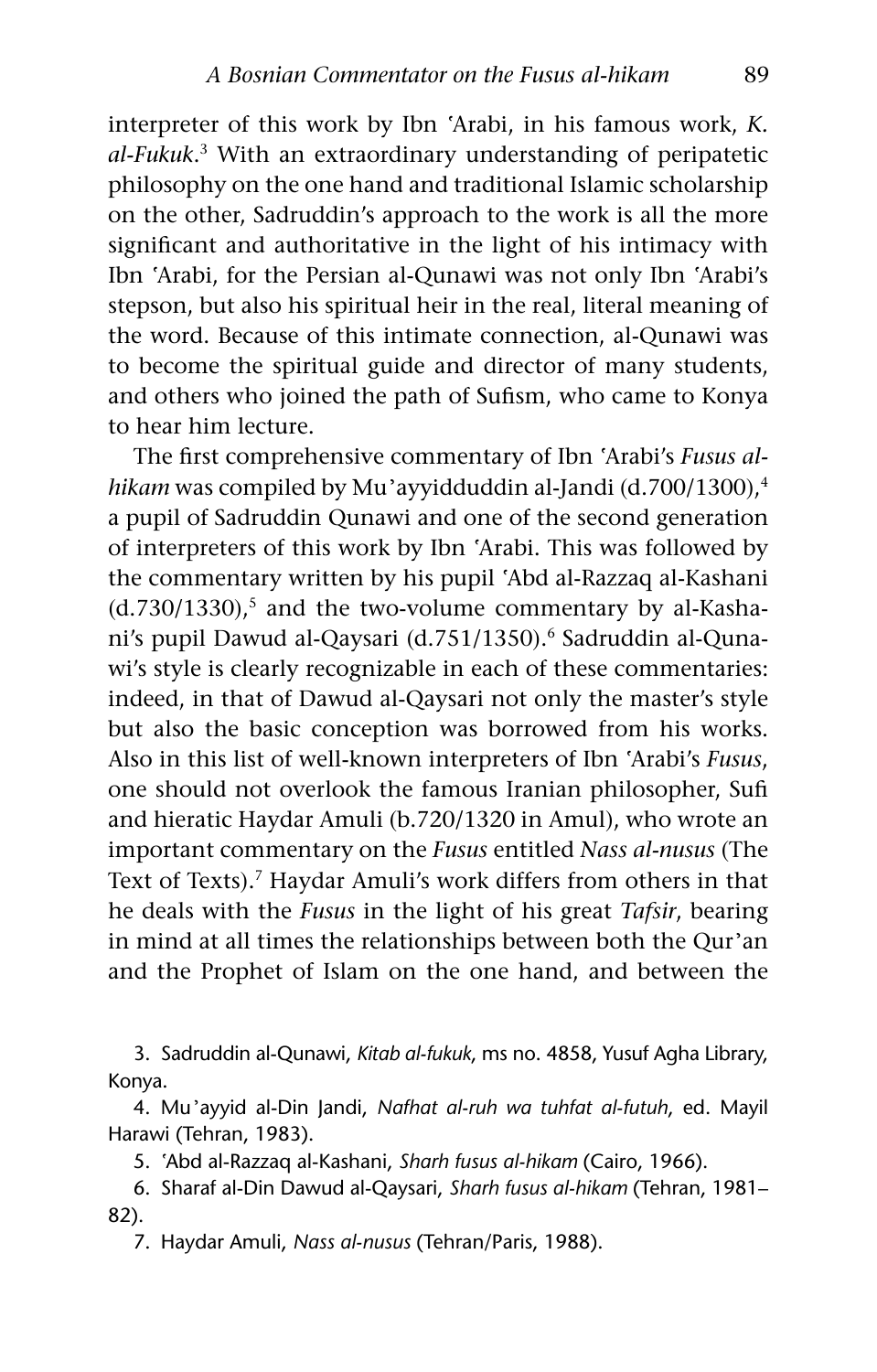Prophet of Islam and Ibn 'Arabi on the other. For him, it would have been almost inconceivable to compile a comprehensive commentary on the *Fusus* without constantly drawing analogies and associating this hermeneutic act with the hermeneutic approach to his great commentary on the Qur'an. Other commentaries on the *Fusus* that also deserve mention at this point are those of al-Nabulusi<sup>8</sup> and al-Jami.<sup>9</sup>

#### Modern Commentators

The true significance and complexity of the *Fusus al-hikam* will become apparent as Western scholars become more familiar with this *opus* as part of the Muslim written heritage. The works and ideas of Ibn ªArabi and Jalaluddin Rumi will no doubt occupy a special place in their studies, for their names symbolize the spiritual pinnacle of Sufi literature as a whole and, after eight centuries, their works are now, paradoxically, the subject of considerably more interest in the West than they ever were in the Muslim world. Moreover, their spiritual impact there is so great that these two giants of Sufi literature are doing more in the West for the understanding of Islam than the entire Muslim world, even at its best, can offer nowadays.

The work by the outstanding French orientalist Michel Chodkiewicz, entitled *The Seal of the Saints*, 10 addresses in detail the idea of *walaya.* This is not only an enduring topic within Sufism, and Muslim scholarship in general, but it is also a favourite of Ibn ªArabi, and forms the core of his works, in particular the *Fusus*. Michel Chodkiewicz not only introduced this great name of Muslim spirituality to the cultural public in France but also, along with his profound insights into the idea of *walaya*, provided a systematic overview of the technical terms so crucial to

8. ªAbd al-Ghani al-Nabulusi, *Sharh jawahir al-nusus* (Cairo, ah 1303– 23).

9. ªAbd al-Rahman Jami, *Naqd al-nusus fi sharh naqsh al-fusus*, ed. W.C. Chittick (Tehran, 1977).

10. Michel Chodkiewicz, *Le sceau des saints* (Paris, 1958); English trans. by L. Sherrard, *The Seal of the Saints* (Cambridge, 1993).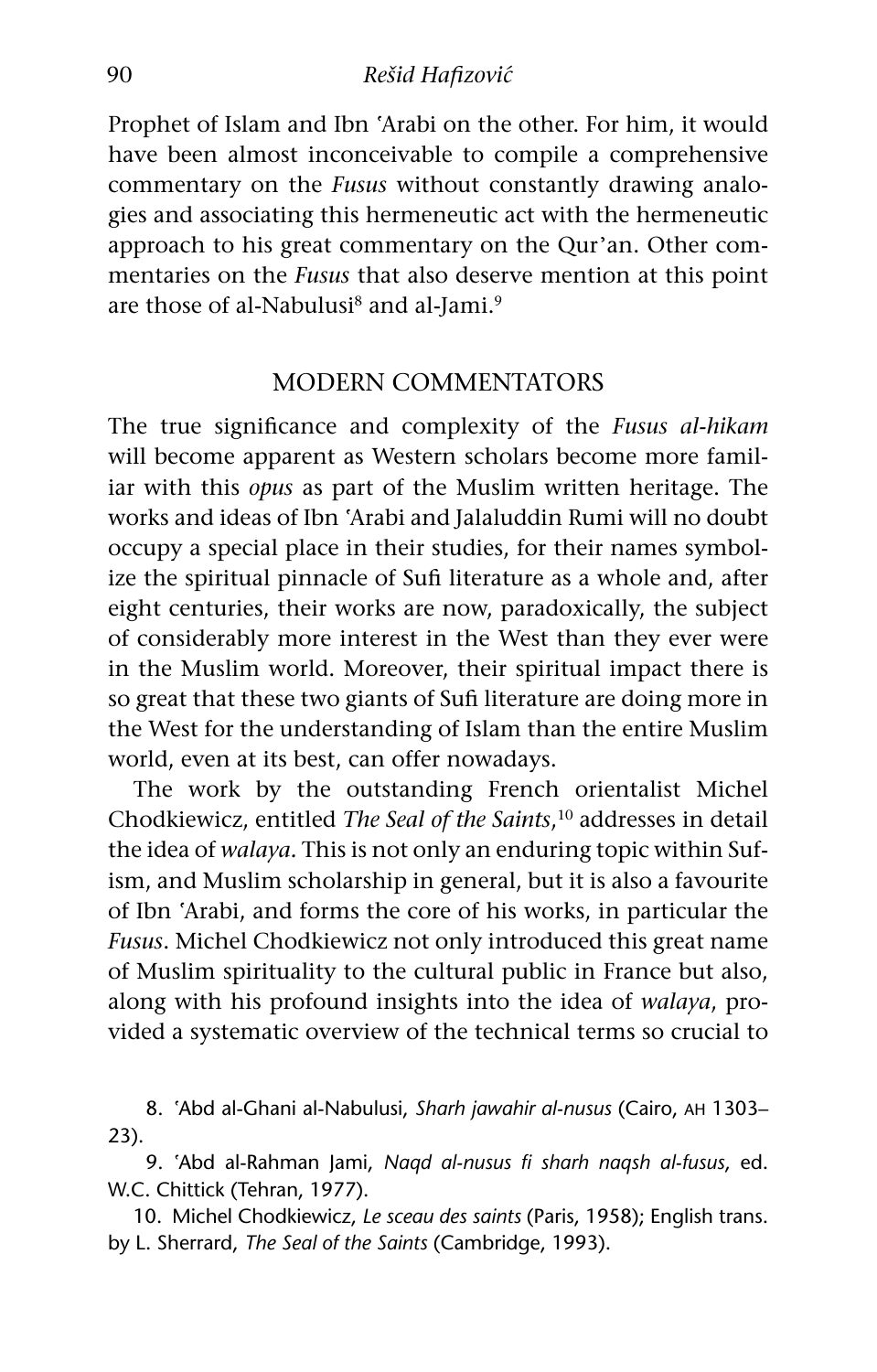the study of the history of Sufi literature. It is equally important at this point to refer to the anthological work on Ibn ªArabi by the great Henry Corbin. Corbin was a devotee of the purest form of spiritual Islam, which he had discovered through the various works of Ibn ªArabi, Jalaluddin Rumi, Ibn Sina (especially his idea of 'Eastern philosophy'), and those of Suhrawardi, Mulla Sadra Shirazi and many others. Corbin's *Creative Imagination in the Sufism of Ibn ªArabi*11 with its careful and systematic elaboration of the spiritual context in which the relationship between Ibn ªArabi's thinking and spiritual thought of Iran developed, is essential reading for any serious student of the history of Sufi literature, with its careful and systematic elaboration of the spiritual context in which the relationship developed between Ibn 'Arabi's thinking and the spiritual thought of Iran. After being engulfed in the quicksands of the Muslim philosophy that followed the death of Ibn Rushd, it was in Iran that the purest spiritual gnosis of Islam first resurfaced, going on to be developed further by the many schools and philosophical strands of thought that would bring Muslim philosophizing to its peak in the seventeenth and eighteenth centuries.

During his time at the Royal Philosophical Academy in Tehran in 1972/1973, together with Henry Corbin and the then President of the Academy, Seyyed Hossein Nasr, Professor Toshihiko Izutsu lectured on the *Fusus*. Among those whom he, Corbin and Nasr tutored on the *Fusus* was a young doctoral student of philosophy, William Chittick. In addition, Sayyid Jalaluddin al-Ashtiyani, a prominent professor from the University of Mashhad, also provided much selfless assistance at these lectures; Ashtiyani had just completed a critical edition of the two-volume commentary on the *Fusus* by Dawud al-Qaysari, running to more than a thousand pages.<sup>12</sup> This critical edition of the

11. H. Corbin, *L'Imagination creatrice dans le soufisme d'Ibn ªArabi*; English trans. by R. Manheim, *Creative Imagination in the Sufism of Ibn ªArabi* (Princeton, 1969).

12. Muhammad Dawud al-Qaysari al-Rumi [also known as Sharaf al-Din al-Qaysari, see n.6], *Sharh fusus al-hikam*, critical edition, introduction and notes by Sayyid Jalaluddin al-Ashtiyani (Tehran, ah 1375).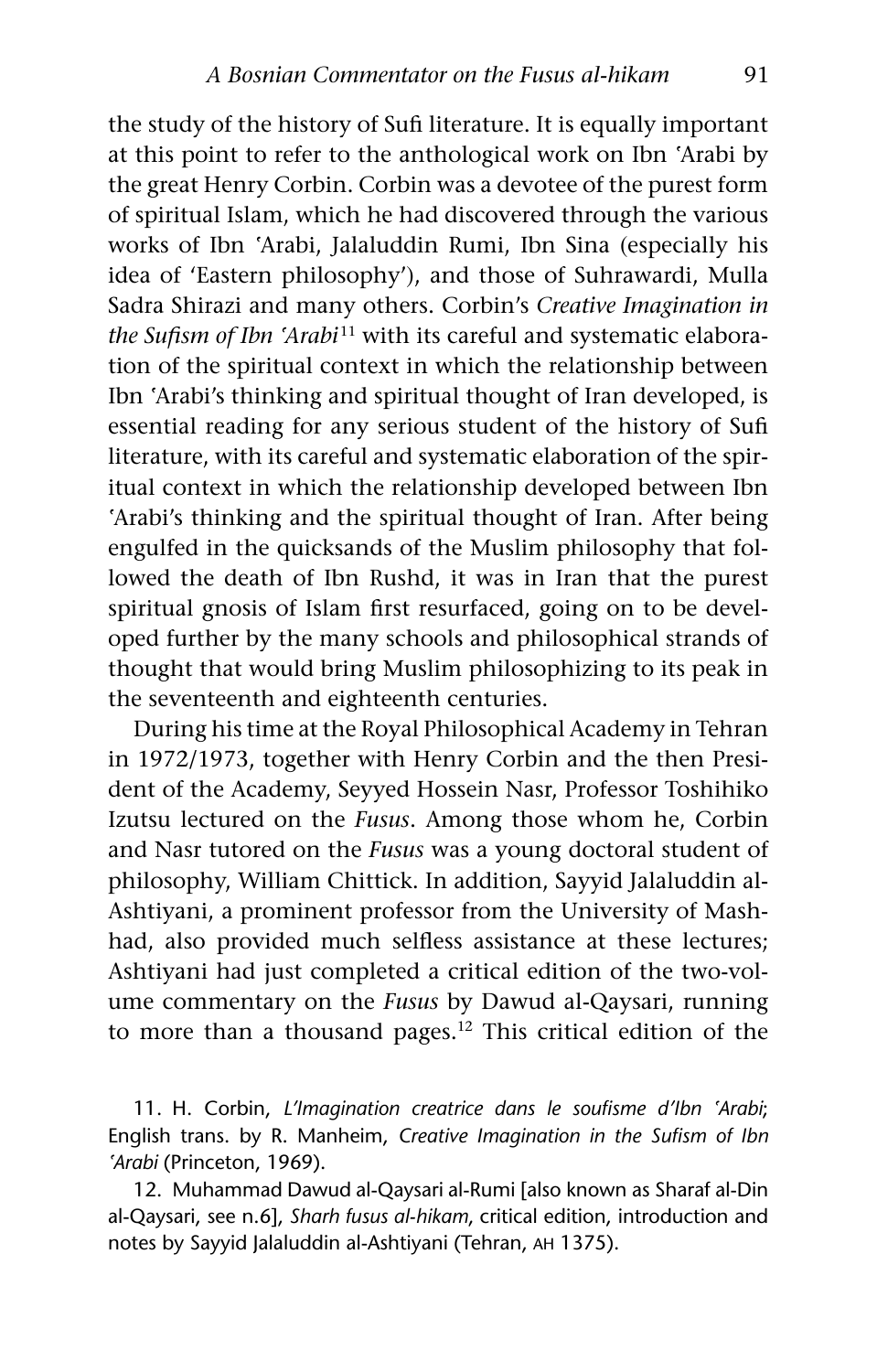commentary was preceded just a few years earlier, in 1967, by the publication of a complete critical edition of the *Fusus* itself, edited by the eminent Egyptian Professor Abu al-'Ala Affifi.

Prior to this came *Sufism and Taoism*13 by Professor Toshihiko Izutsu, who was probably the greatest name in Japanese oriental studies. Although he deals with Ibn ªArabi's *Fusus* in its entirety, his particular interest – and the subject he addresses in greatest detail – is the linguistic features and nuances in which Ibn 'Arabi expressed his fundamental ideas. His work is being carried forward, and expanded upon to cover other aspects of Ibn 'Arabi's thought, by Professor Yasushi Tonaga, a former student of Izutsu's, who teaches Islamic philosophy at Kyoto University. Professor Tonaga has spent the past two or three academic years preparing a critical edition of a manuscript by Abdullah al-Bosnawi, a mid-seventeenth-century scholar who wrote what is perhaps the finest and most comprehensive commentary on Ibn ªArabi's *Fusus al-hikam* – and to whom we shall return in due course. On the other side of the Atlantic Ocean is another student of Professor Izutsu's, Sachiko Murata who, together with her husband William Chittick (both of whom teach at the State University of New York), has written an extensive exposé of the complexity and significance of Ibn ªArabi's work, with particular reference to the *Fusus al-hikam*. 14

The translation of the *Fusus al-hikam* into English by Professor Ralph Austin entitled *The Bezels of Wisdom*, 15 is perhaps one of the finest translations into a European language, as is the translation into French by Charles-André Gilis entitled *Le Livre des Chatons des Sagesses.*16 Before this became available, the

13. Toshihiko Izutsu, *Sufism and Taoism – A Comparative Study of the Key Philosophical Concepts in Taoism and Sufism* (Tokyo, 1966–67).

14. Sachiko Murata and William C. Chittick, *The Vision of Islam* (St Paul, MN, 1994); however, Murata's *The Tao of Islam* (Albany, NY, 1992) and Chittick's *The Sufi Path of Knowledge* (Albany, NY, 1989) are the two books which directly refer to Ibn ªArabi's *Fusus al-hikam*.

15. Ibn al-ªArabi, *The Bezels of Wisdom*, translated with an introduction and notes by R.W.J. Austin (New York, 1980).

16. Ibn ªArabi, *Le Livre des chatons des sagesses*, I–II, translated, with notes and commentary, by Charles-André Gilis (Beirut, 1997).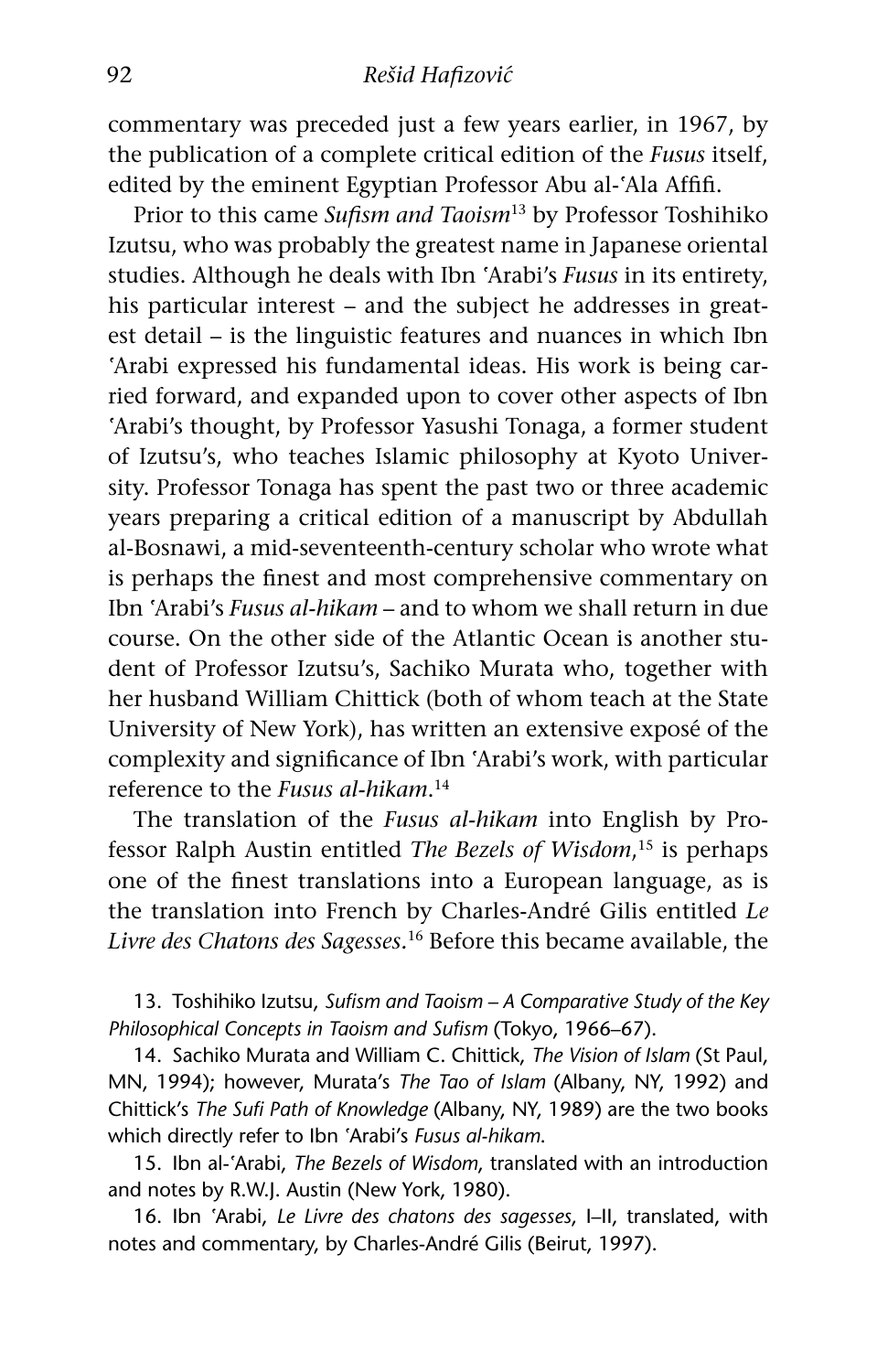French cultural public had had the opportunity to encounter part of Ibn ªArabi's *Fusus* in the incomplete translation by Titus Burckhardt entitled *La Sagesse des Prophètes*. 17

It would be a clear omission not to make reference here to William Chittick's *The Sufi Path of Knowledge*, given that it is such a systematic, clear and scholarly account of Ibn 'Arabi's ideas and provides many in the West with an opportunity of understanding his writings who would otherwise be unable to read his works for themselves. Seyyed Hossein Nasr has also written some significant material on Ibn ªArabi, particularly in his short book entitled *Three Muslim Sages*, 18 which still remains extremely useful for an understanding of Ibn ªArabi's ideas. Reference should also be made to the major advances in the field of Sufi literature made by Professor James Winston Morris, whose articles on Ibn 'Arabi and his works<sup>19</sup> invoke our admiration, as do his translations of selected texts from the true *opus magnum* (*al-Futuhat al-Makkiyya*) of Ibn ªArabi's works. The crowning achievement in his absorption with the ideas of Ibn ªArabi is his recently published work *The Reflective Heart*. 20

#### A Seventeenth-Century Bosnian Commentator

Among the many fine commentaries on Ibn ªArabi's *Fusus alhikam* is one written by a Bosnian Muslim, by the name of Abdullah effendi Bošnjak 'Abdi' bin Muhammad al-Bosnawi (d.1054/1644), who was a disciple and shaykh of the Bayrami-Malami *tariqa*. Originally composed in Ottoman Turkish, an enlarged edition, with explanations, was rendered into Arabic.

17. *La Sagesse des Prophètes* (Lyons, 1955); translated into English by Angela Culme-Seymour as *The Wisdom of the Prophets* (Aldsworth, Glos., 1975).

18. S.H. Nasr, *Three Muslim Sages* (Cambridge, MA, 1964).

19. J.W. Morris, "Ibn ªArabi and his Interpreters", *Journals of the American Oriental Society* 106 (1986): 539–51, 733–56; 107 (1987):101–19. Morris has also made numerous contributions to the *JMIAS*; details are available at http://www.ibnarabisociety.org.

20. *The Reflective Heart* (Louisville, KY, 2005).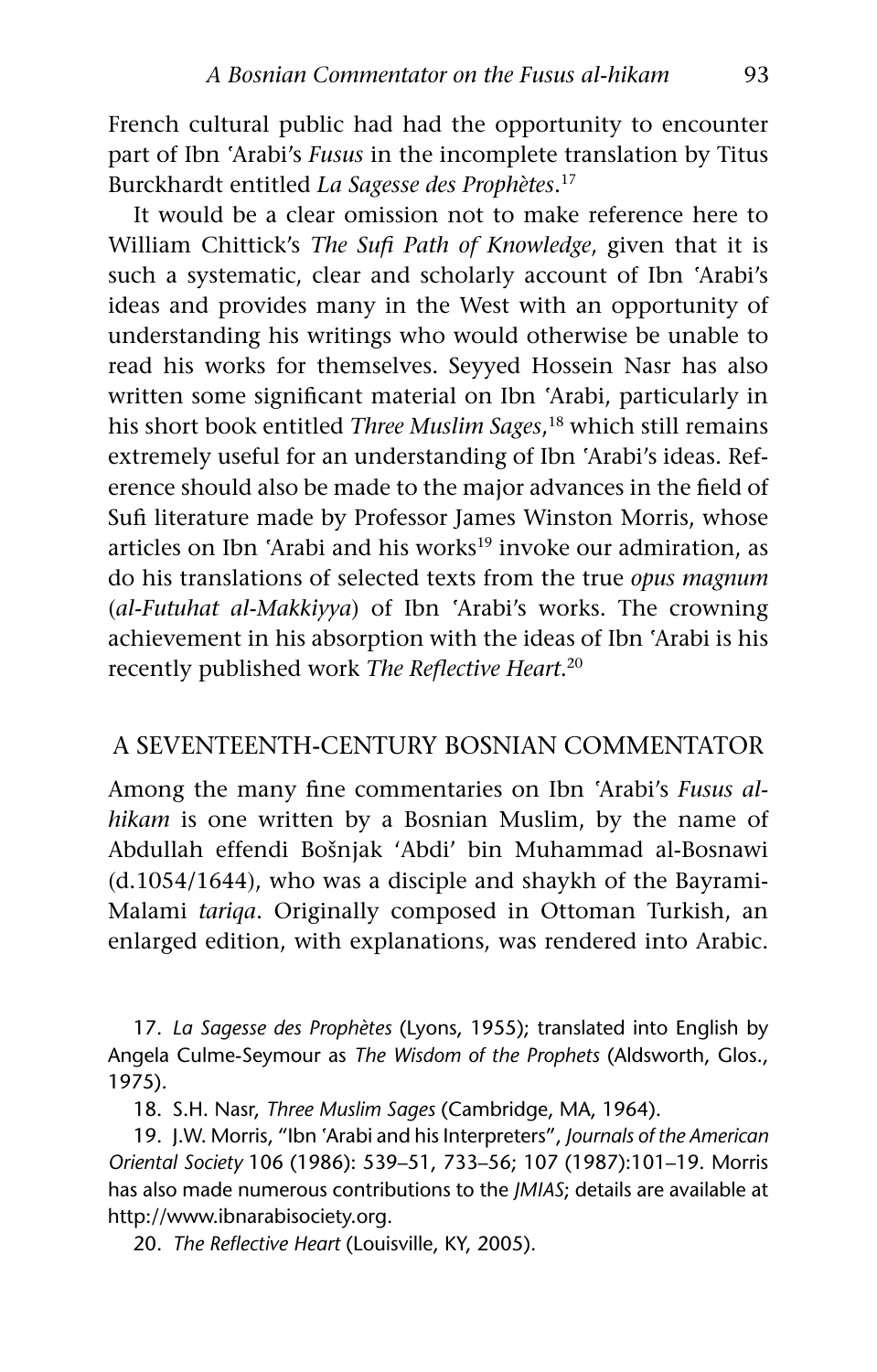The Turkish version has been translated, with some abridgements, into English by Bulent Rauf, in association with R. Brass and H. Tollemache, $21$  but with the original wrongly ascribed to Ismail Haqqi al-Bursevi, the famous author of the *tafsir Ruh al-Bayan* and devoted follower of Muhyiddin Ibn ªArabi, instead of to its true author, Abdullah al-Bosnawi.

Shaykh Abdullah al-Bosnawi was born in 992/1584 in Bosnia, where he received his primary and secondary education before completing his studies in Istanbul. He then spent several years in Bursa, acquiring further knowledge of Sufi literature under the eminent authority of the day Shaykh Hasan Kabaduz, from whom he received an *ijazat*-*nama* (diploma) in *irshad* (spiritual guidance by a shaykh)*.* In 1636 he set off on his travels around Egypt, Syria and Arabia, ending up in Mecca where he performed the pilgrimage. He took advantage of his travels to write the enlarged Arabic version of his commentary on the *Fusus*, probably for his pupils in Syria, Egypt and Medina, who travelled with him for a time. Later, on his return from the Hijaz, Abdullah al-Bosnawi spent some time in Damascus near the mausoleum of Ibn ªArabi, where he single-mindedly dedicated himself to studying his works. On returning to Istanbul he decided to visit Konya with the intention of performing a *ziyara* (pilgrimage) to the tombs of Jalaluddin Rumi and Sadruddin Qunawi. He was to spend the rest of his life there, and in due course this was where he fell ill and died. In accordance with his last wishes, he was buried alongside the tomb of Shaykh Sadruddin Qunawi. His tombstone bears the epitaph:

This is the tomb of a recluse of Allah on His Earth. His name is Abdullah, Servant of Allah.

Although he was known in Anatolia by the nickname 'Abdi', in Bosnia al-Bosnawi was called *al*-*Ghaibi*, his Sufi nickname, which probably led to his later confusion with another dervish who had the same Sufi nickname, and who was buried in Stara

21. *Ismaªil Haqqi Bursevi's translation of and commentary on Fusus alhikam by Muhyiddin Ibn ªArabi*, ed. Bulent Rauf *et al*., 4 vols., Muhyiddin Ibn 'Arabi Society (Oxford/Istanbul, 1986–91).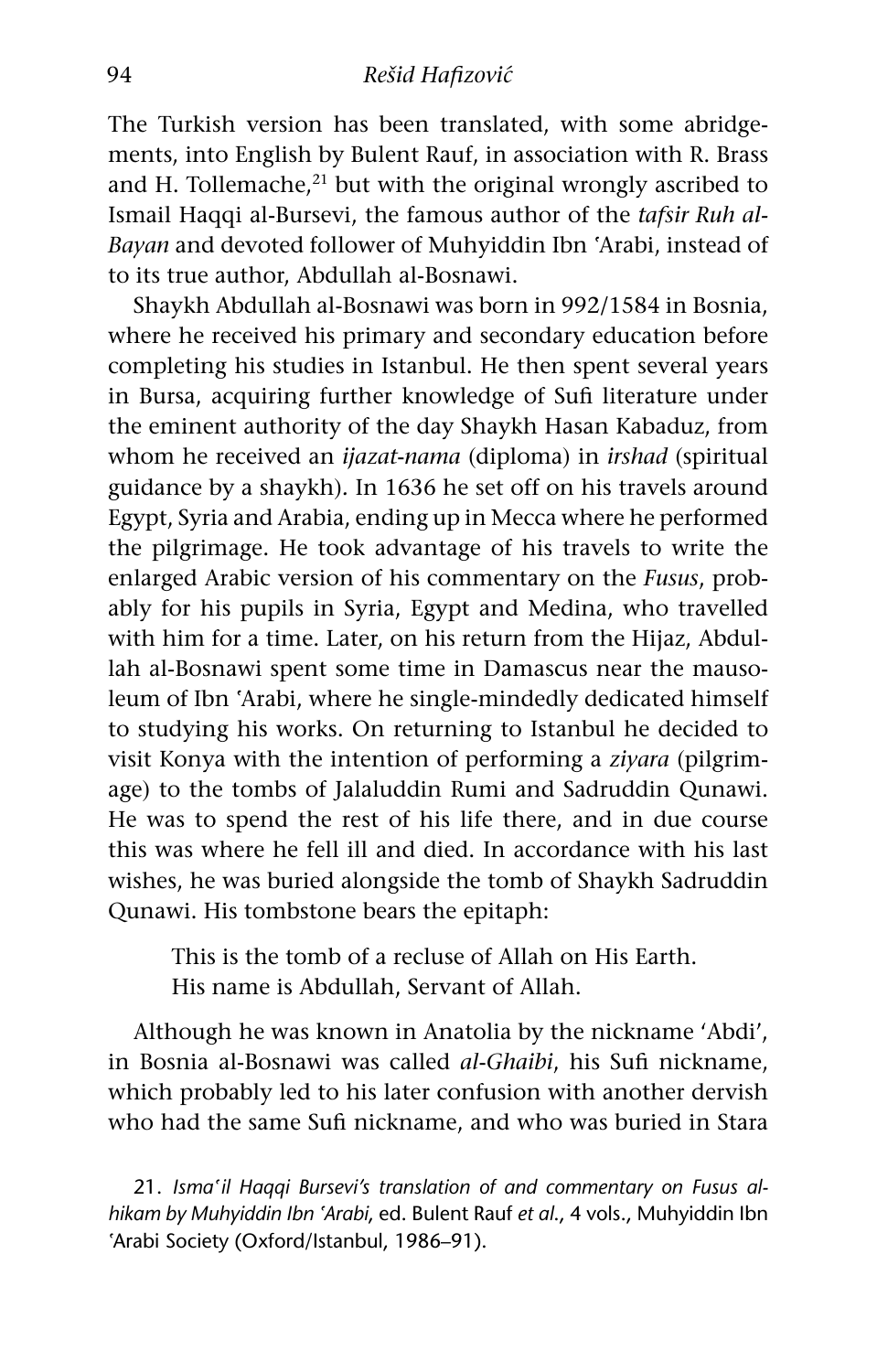Gradiška. Following local tradition, having already entered into Bosnian *salnami* (annals) this grave was wrongly believed to be that of al-Bosnawi. According to a note by Professor Džemal  $\acute{c}$ ehajić, the same mistake is to be found in a dissertation by Safvet-beg Bašagić, who equated him with a certain dervish from Bosnia dubbed 'Gaibi'.<sup>22</sup>

The only member of his immediate family to whom reference is made is his son Hasan effendi (d.1069/1659), a very erudite man who was a qadi and teacher in Jerusalem. The meagre biographical details concerning Abdullah al-Bosnawi are compensated for by the considerable quantity of his writings left to posterity. Of particular note for our purposes is his extensive commentary on Ibn ªArabi's *Fusus al-hikam*, the full title of which is *Sharh fusus al-hikam: tajalliyyat ªaraºis al-nusus fi manassat hikam al-fusus*, <sup>23</sup> or "Lifting the Veil from the Brides of the Divine Revelation on the Sublime Thrones of Wisdom". The Turkish version of this manuscript has been published twice: first in Bulak in Egypt in 1252/1836, and then in Istanbul in 1290/1873. The Arabic version has yet to be published. The first critical edition of the Arabic manuscript of this work of Bosnawi's is being prepared by Professor Yasushi Tonaga, currently the chair of Islamic philosophy at Kyoto University in Japan. Abdullah al-Bosnawi ended the second volume of his commentary with a 107-hemistich *qasida*, a symbol of praise for the *Fusus al-hikam* and its author, Muhyiddin Ibn ªArabi.

Commenting on al-Bosnawi's commentary, the polymath Haji Halifa says that it is "mingled with the text and is a very good commentary, perhaps the best of all".24 Though scholars such as Bursali Mehmed Tahir<sup>25</sup> claim that al-Bosnawi wrote

22. Džemal C´ehaji´c, *Šejh Abdulah Bošnjak 'Abdi' bin Muhamed al-Bosnevi*, FIN (Proceedings of the Faculty of Islamic Studies), 1/1982 (Sarajevo, 1982), pp.75–81.

23. ªAbdullah effendi al-Bosnawi, *Sharh fusus al-hikam: tajalliyyat ªaraºis al-nusus fi manassat hikam al-fusus*, ms no. 1032, V. Çarullah ef., Millet genel Kütüphanesi, Istanbul.

24. Haji Halifa, *Kashf al-zunnun*, II, p.1263

25. B.M. Tahir, *Osmanli Muellifleri* (1299/1925), I (Istanbul, 1915),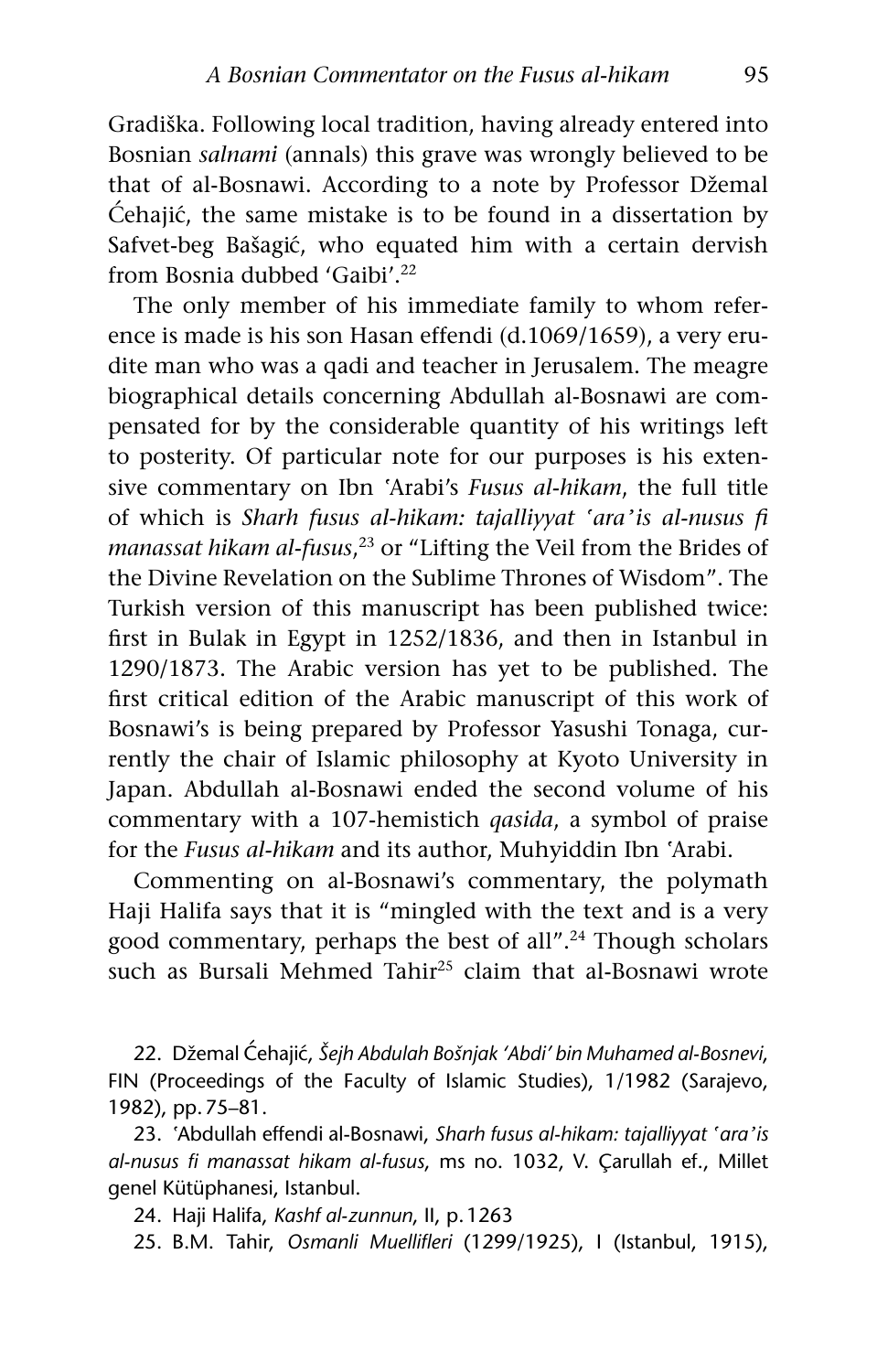some sixty works, it should be said that so far more than a hundred treatises have been attributed to him, some long and some short, in Turkish, Arabic and Persian.

Particular mention should be made here of al-Bosnawi's extensive introduction to his commentary on the *Fusus*, which he divided into sections on twelve principles, each one dedicated to one or more matters of importance in the theory of Sufi literature. The actual incident that brought about the writing of this separate introductory section was a debate conducted in the seventeenth century concerning the orthodoxy of Ibn 'Arabi's precepts. Al-Bosnawi defended the person and works of Ibn ªArabi, and countered with exhaustive and systematic arguments those who criticized him, reproaching them with all manner of things. Foremost in this smear campaign were the *fuqahaº* or experts in jurisprudence, who reduced the entire spiritual reality of Revelation and the Traditions of the Prophet from a universal and all-encompassing level to mere rules and dry legal casuistry. As a result, the once towering corpus of Muslim thought, which for centuries set the standard of global culture and civilization, has been brought down to what are regarded today as anaemic, mundane political views based on legal decisions or fatwas, all of which are highly questionable from a scholarly point of view, often forgotten by the very people who issued them and increasingly disregarded by those for whom they were intended.

Against this background of fervent defence of Ibn ªArabi, and systematic explanation and clarification of his teachings, al-Bosnawi, in the introduction to his commentary on the *Fusus*, began by addressing the suggestion that Ibn ªArabi personified the seal of the specific Muhammadian *walayat*. <sup>26</sup> This is a point of Sufi theory that is discussed in the context of the spiritual authority of *walayat*, both general and particular, as one of the

p. 60; quoted in Dž. Ćehajić, O jednom filozofskom traktatu Šejha Abdulaha, POF (Contributions to Oriental Philology, Oriental Institute, Sarajevo), 32–33/1982–83 (Sarajevo, 1983), p.66.

<sup>26.</sup> Abdullah al-Bosnawi, *Sharh fusus*, fol. 002b–009b.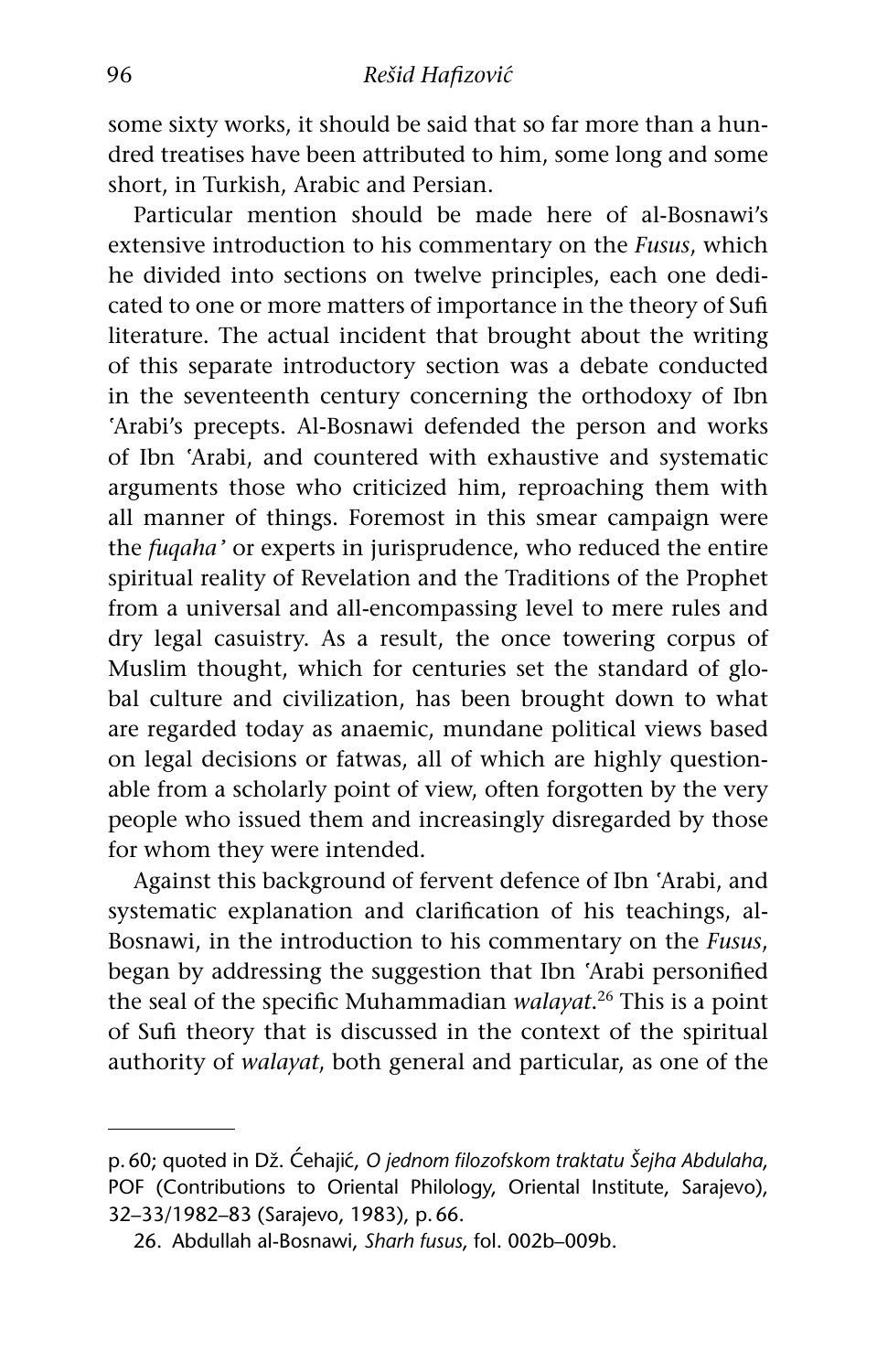leading issues that has been a constant preoccupation of Sufi exegesis and hermeneutics. The only scholars to disagree with Ibn ªArabi on this point were the Shiºite theoreticians of Sufism, or *ªirfan*, given that they reproached Ibn ªArabi with arrogating the position of the seal of the specific Muhammadian *walaya* for himself, rather than to the Twelfth Imam or Mahdi, to whom the attribute belongs by the nature of things. Neither Ibn ªArabi nor al-Bosnawi deny the Twelfth Imam: indeed, they explicitly predict and explain the signs of his second coming, and the rulership that is his and is yet to be realized.

### **Aspects of al-Bosnawi's Metaphysical Commentary in his Introduction to the** *Fusus*

Abdullah al-Bosnawi then embarks on a consideration of the extremely complex and challenging issue that might be described as the metaphysics of the Divine Essence and Being.<sup>27</sup> Like many of his predecessors, he begins, in line with Ibn ªArabi's metaphysics of Essence and Being, by setting out the contrast between

- (1) the *ªalam al-ghayb al-mutlaq*, the universe of absolute Mystery, which eludes the descending, outflowing vertical of the self-disclosing Divine Being and is lost in the Ur-Being (proto-Being, primitive-Being), even though for many Sufi writers it symbolizes the very summit or point of departure of this vertical; and
- (2) the *ªalam al-shahada*, the universe of visible forms and sensate things, or the world of that which can be witnessed in the here and now.

Between these two universes is the scale of infinite degrees of the self-disclosing Divine Being and its presence (*al-hadra*), a Being that is one, that only God possesses in origin, absolutely and without beginning (*al-wujud al-mutlaq*), for it lends itself to, bestows and temporarily enters other existences and creatures, thereby bearing the attribute of relative, contingent being (*al-*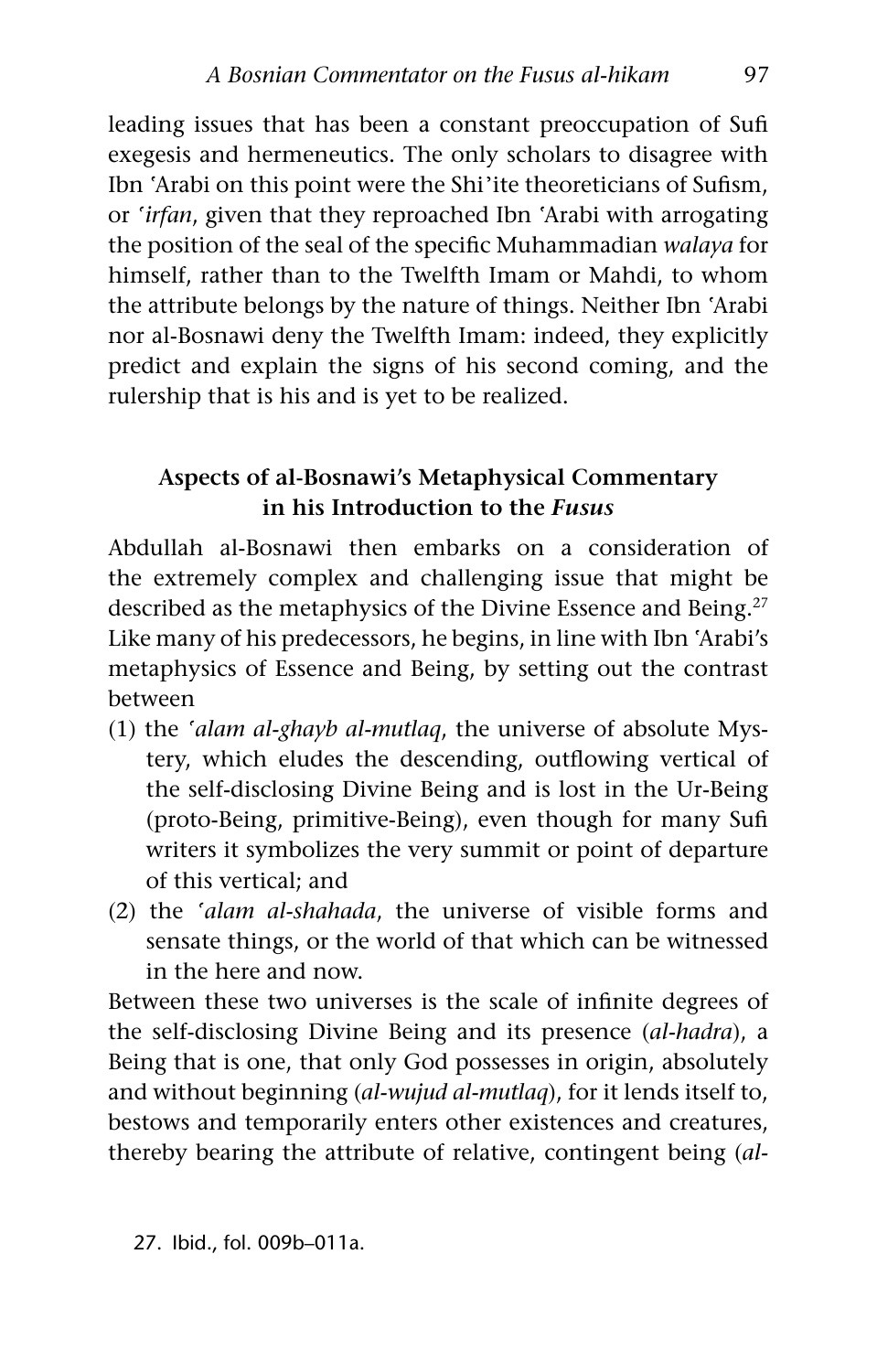*wujud al-idafi*). Al-Bosnawi reflects on the world of absolute Mystery (*ªalam al-ghayb*) from two perspectives. One is expressed by the universe of *Deus Absconditus*, the intangible, ineffable metacosmic and pre-existent abyss about which human language can say nothing, for language is helpless to mediate or express that which is absolute, impersonal, suprapersonal, intangible, inexpressible and ineffable. It is this that al-Bosnawi calls the real invisible world (*ªalam al-ghayb al-haqiqi*). The other perspective is the universe of the relatively invisible (*ªalam al-ghayb al-idafi)*  or the universe of the imaginal Being (*al-ªalam al-dhihni*) which is the abode of hidden realities (al-a'yan al-thabita),<sup>28</sup> of future visible worlds. These hidden or concealed realities dwell in the eternal Divine Knowledge or the Presence of the divine knowledge (*hadrat al-'ilm al-ilahi*),<sup>29</sup> or in the wasteland of Non-being that is not mere nothing, mere non-existence, but a synonym for the eternal Divine Knowledge that has not yet subjected these elements of the Divine Intellect to the divine creative command ("*Kun*!" – "Be!"). This is to say, the worlds and the universes at the lower levels of the self-outpouring Being do not come into being through the principle of *creatio ex nihilo*, but through that of illumination or emanation (*emanatio*, *al*-*fayd*) of the existence-bestowing force from the centre of the Divine Ipseity. Thus, the pure light of the Divine Being, as *nur*, not as *diyaº*, passes through the *mundus imaginalis* (*ªalam al-amthal* or *ªalam al-rumuz*), the universe of prototypes or hidden realities, so that the shadows of their subtle "forms" (*suwar latifa*) or imaginal vessels (*qawabil al-khayaliyya*) pour into the world of visible forms and are condensed in the spatial and temporal world of dark, cold matter. This outpouring is known as *tajalliyyat* and *zuhurat*, which are none other than a cosmic effulgence under the auspices of the names of the Visible (*al-zahir*), of the spiritual meanings of the Divine Names and Attributes in the loci of their visible manifestation (*al-mazahir*), also known as visible space or the existential theatre (*al-majla*) in which the existence-bestowing rhythm of the descending, emanating

28. Ibid., fol. 011. 29. Ibid., fol. 011b–012a.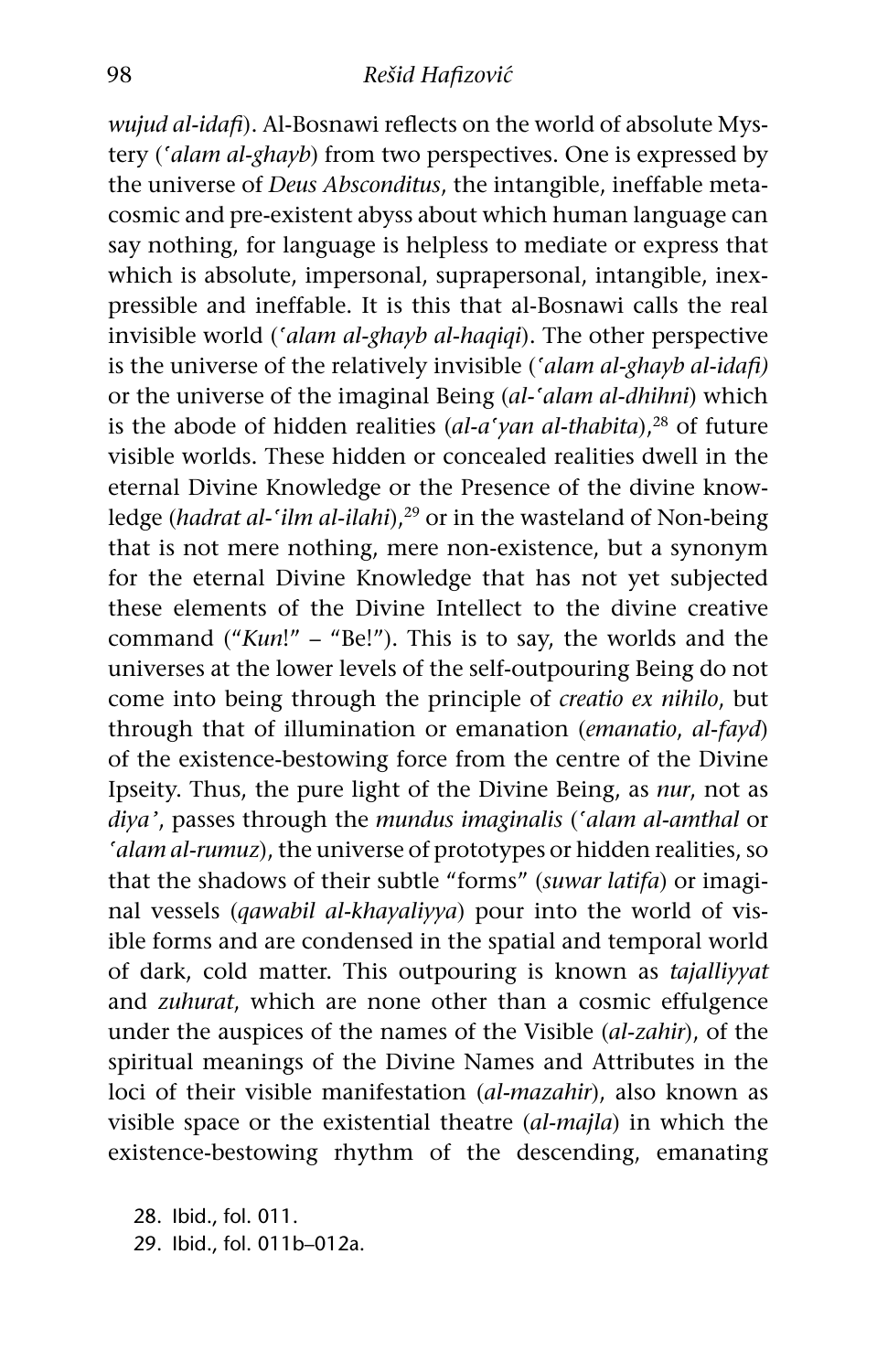Being of the Divine scale or hierarchies of the universes manifests itself.

The concealed or hidden realities are the individually determined essences of potential existences not yet brought into the mercy of the real, true Being, but rather that "exist" *in potentia*, in the wasteland of Non-being or the eternal Divine Knowledge that has not yet placed *in actus* the creative command *Kun*! – Be!, *Fiat lux*! For this reason an alternative, specific name for the universe of relatively invisible worlds is proposed in al-Bosnawi's Sufi theory – *ªalam al-ghayb al-imkani*, or the potentially invisible universe from which all future visible existences and things emerge into view. Whereas one could say of the absolutely invisible world and the invisible world of realities that they are known only to God, the relatively or potentially invisible world could be said to exist, discernible in its inner structure and its existence-bestowing degree. Al-Bosnawi carries out a certain gradation concerning the infinite number of Divine Presences (*al-hadarat al-ilahiyya*); the first of these he refers to as *hadrat al-'ama'* or the Presence of the cumulus, the pre-existent nebulosity, the pre-cosmic "blindness" or ethereal white Cloud (*materia prima*, the refined creative dust - *al-haba*'). The ideational reality of existences and phenomena from the lower levels of Being are then individually differentiated under the light of the Divine Names and Attributes, and are "visible" and recognizable in their ideality or potentiality of the universe of imaginal being from the perspective of the Absolute Mystery, but are wholly concealed, invisible and indiscernible to the observer from the lower levels of being, especially for the level of the cosmic world. The term 'ama' is indeed a traditional one, to be found in a *hadith* of the Prophet (a.s.), and denotes the existential level of the Perfect Man (*al-insan al-kamil*) or Transcendent Man (*al-insan al-mutlaq*), or the level of Unicity (*ahadiyya*) of the Divine Essence, where the Breath of the Merciful (*nafas alrahman*) dwells, the absolute imagination, the quiddity of the *barzakh*, the boundary between the worlds, the Reality of realities (*haqiqat al-haqaºiq*), and so on.

Abdullah al-Bosnawi goes on to discuss the First Determination (*al-taªayyun al-awwal*), the visible aspect of the pre-existence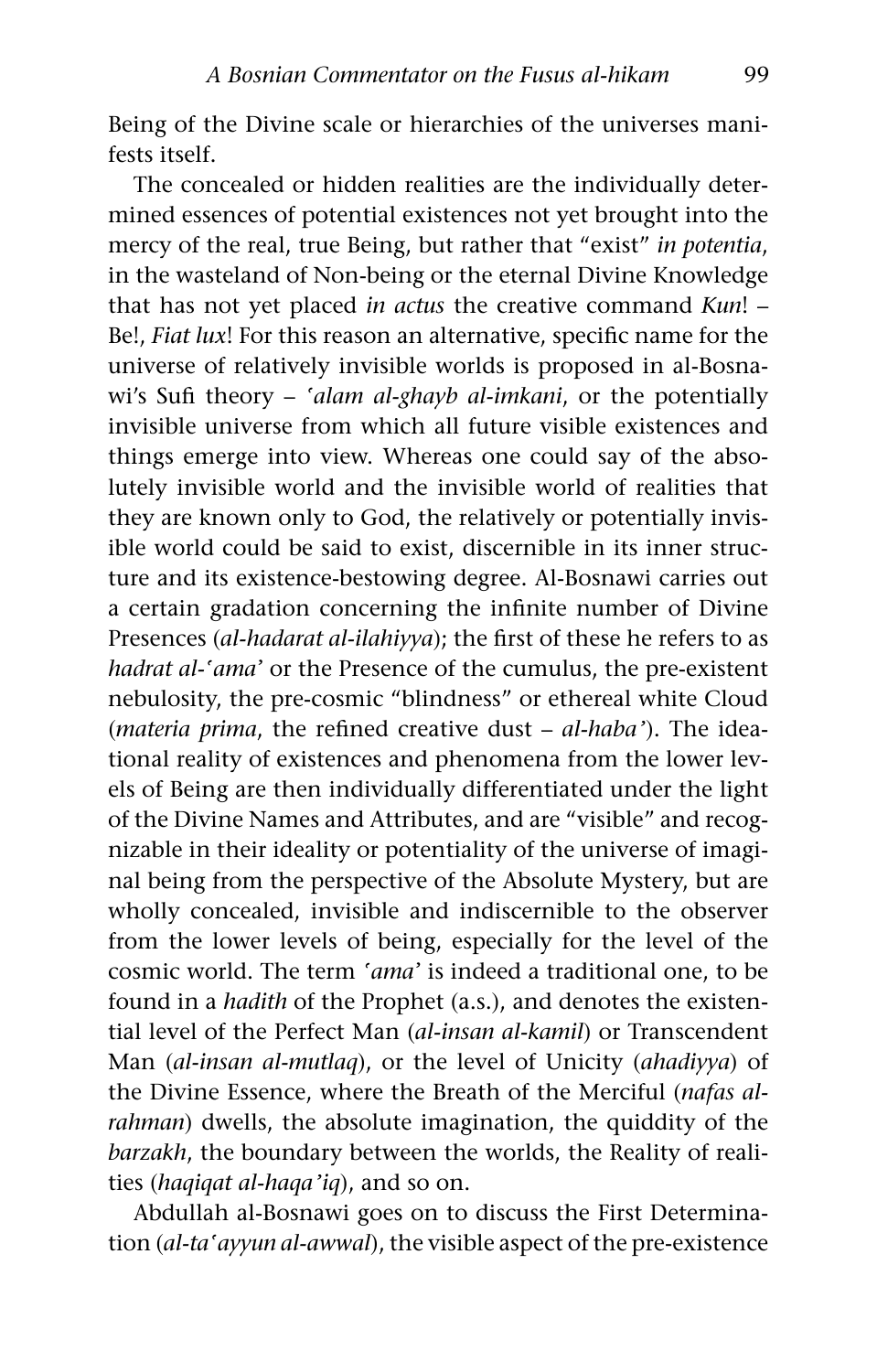Non-determination (*la-taªayyun*) or pre-cosmic "blindness", the indistinguishable ethereal or white cloud (*ªamaº*). This is, in fact, the All-encompassing Existence (*al-kawn al-jamiª*) or the Adamic form of the Muhammadian reality (*al-haqiqa al-muhammadiyya*), which is a synonym for the Perfect Man in whom all forms and levels of the manifesting Being or Being in revelation dwell by virtue of the manifestation of the Divine in all its meanings. The First Determination, as All-encompassing Existence, comprises all the universes, all the Divine Presences and all the realities of non-contingent (*al-haqqiyya*) and contingent (*al-khalqiyya*) Being. In this All-encompassing Existence, too, the perspectives of the macro- and the microcosmos permeate one another. This is to say that the First Determination or Allencompassing Existence, as the supreme Divine creation, the burnished mirror of the universe, the spirit of pancosmic forms, is the confluence of the Two Oceans (*majmaª al-bahrayn*) – the eternal and the transient, the spiritual and the material, the visible and the invisible – with between them the isthmus or universe of the In-between World (*ªalam barzakhi*) that both unites and separates the Oceans, linking the Two "Hands of God" – the one that gives and the one that takes away, the Hand of Mercy and the Hand of Wrath – so testifying that the Hand that gives always precedes the Hand that takes, and the Hand of Mercy precedes the Hand of Wrath. This boundary not only has its own eschatological meaning but also, indeed primarily, a profound existential meaning, a meaning for all time. The universe of the *barzakh* is not only testimony of the "furling of the peacock's tail", the traditional Sufi symbol for the decline of cosmic time, but also the symbol of perpetual cosmic effulgences, of the inexhaustible river of the theophanies and epiphanies of the Divine Names and Attributes. What is more, it is also the supreme Divine witness to the fact that the destruction of the physical, material, degradable forms of the macro- and microcosmos does not entail the degradation of the refined forms of the world, which are preserved and return to the Lord of the worlds just as the glorious colours of the peacock's tail remain intact, perfectly preserved, even when the tail is tightly furled, as are the concealed realities of all beings within the opaque "darkness" and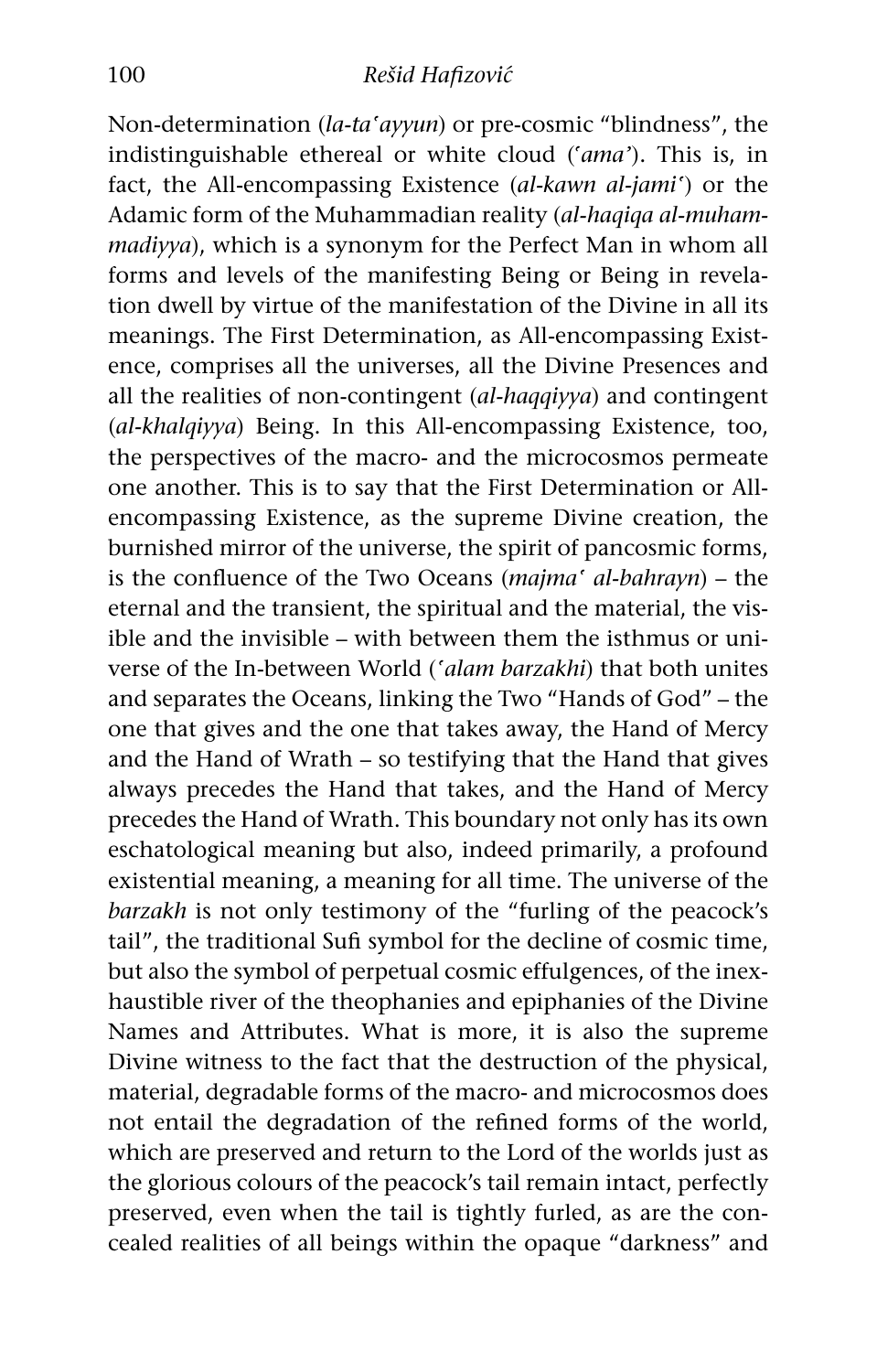impenetrable "silence" of the eternal Divine Knowledge beyond which nothing is omitted, nothing forgotten. Just as the First Determination or All-encompassing Existence is the quintessence of all the realities of Being, whether reposing in Suprabeing (*al-wujud al-mutlaq*) or in its dynamic existence-bestowing motion, so the universe of the *barzakh*, the separating and unifying boundary-bridge within that All-encompassing Existence, as a synonym of the Perfect Man (*al-insan al-kamil*),<sup>30</sup> is the sum of all forms of the innumerable Divine Presences that image the entire scale of Being and the descending, outpouring vertical of the pancosmic manifestations of the Divine Names and Attributes.

The Divine Presences (*al-hadarat al-ilahiyya*) occupy a central position in Sufi cosmology, and al-Bosnawi therefore accords immense importance to them in his commentary on the *Fusus*. In his view, they are none other than the cosmic or existential abode of the Divine at each level of the descending, outpouring Being that forms the "waves" of the endlessly immanent meanings of the Divine Names and Attributes, which roll out the Divine Ipseity from their intangible Essence or inexhaustible Hidden Treasure by virtue of the three Divine Names *Allah*, *Rabb* and *al-Rahman* spanning the degrees from the world of the All-encompassing Existence (*al-kawn al-jamiª*) to the existential level of the mineral as the lowest existential level within the Perfect Man.<sup>31</sup> Al-Bosnawi expounds the question of the creative command and its actualization rather more systematically in his treatise entitled "The Book of the Unveiling concerning the Creative Command in the Interpretation of the Last Verse of the Qur'anic Sura al-Hashr".<sup>32</sup>

All the Divine Presences, which are infinite in number – as too are the Divine Names as the abode of the Divine Ipseity in manifestation – are contained in the Adamic forms of the

30. Ibid., fol. 012a–013a.

31. Ibid., fol. 011b–012a; cf. Ibn ªArabi, *al-Futuhat al-makkiyya*, II.176, 173 (Cairo, 1911); *Fusus al-hikam*, I.199 (Cairo, 1946).

32. ªAbdullah al-Bosnawi, *Kitab Al-Kashf ªan al-Amr fi tafsir akhar sura al-hashr*.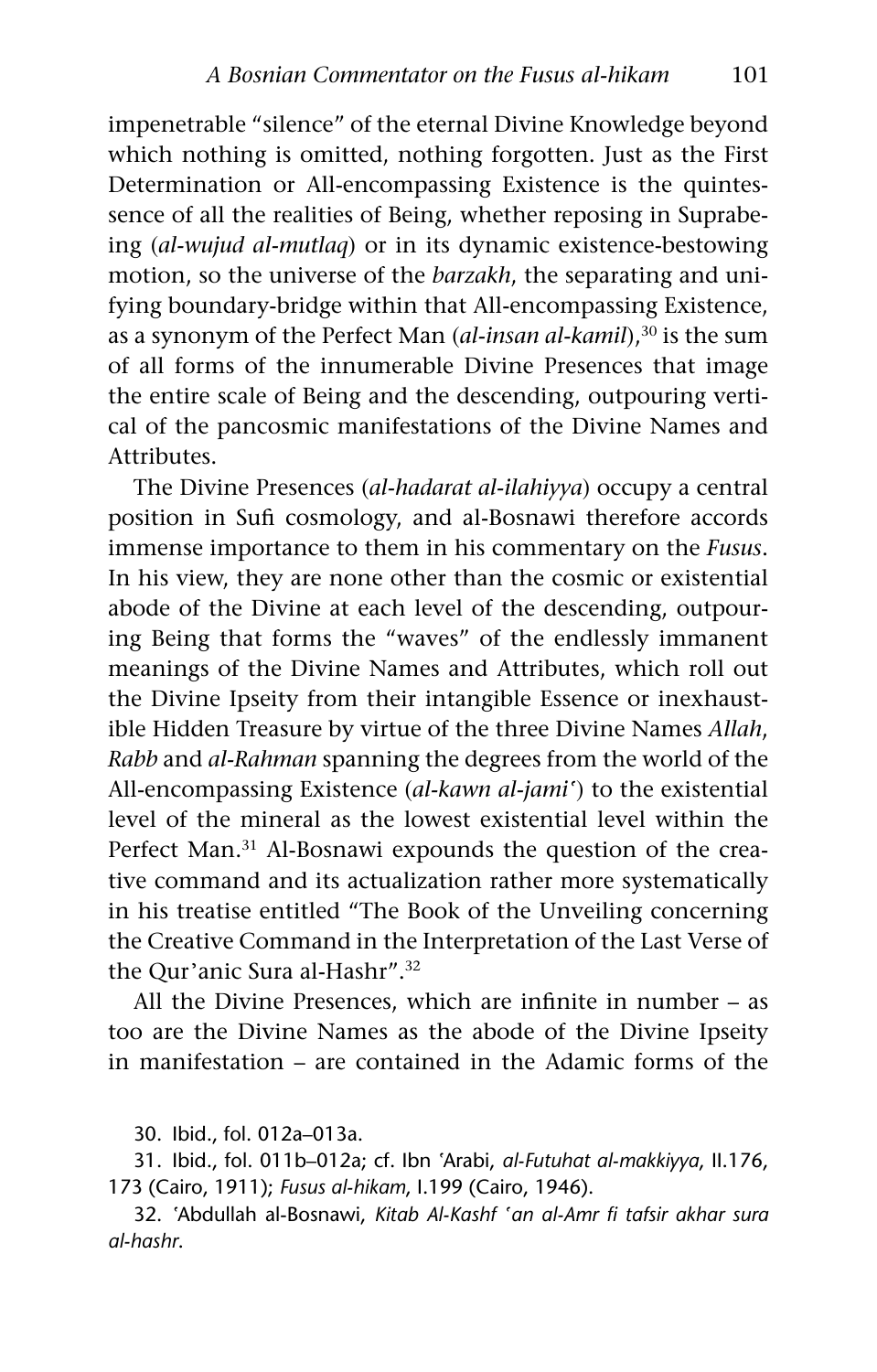All-encompassing Existence. This Existence is none other than the Muhammadian reality, the Muhammadian light, the sublime pen, or the Perfect Man – in short, the First Creation or First Determination in which is the plenitude and the inexhaustible pledge of Divine Love; of the love breath of the Hidden Treasure (*al-kanz al-makhfiyy*) that resolves to disclose itself by virtue of selfless, peerless Love for the Muhammadian reality of the universe, to be known, ever building palaces of being (*hayakil al-wujud*) that are mere tokens and mementoes of the existencebestowing Love of the *Ahad* with which He embraces *Ahmad*. 33 According to al-Bosnawi, Ahmad is not only the most universal vessel in which dwells the plenitude of the Divine Being: he is also the absolute, jealously guarded book of the universe (*liber mundi*) inscribed by the pen of the Divine Spirit, and the book of the divine *logus* (*liber revelatus*) revealed in sacred languages, however many of them may have flowed through sacred history. He is the key to all the mysteries that lie on the pages of the Mother of the Book (*umm al-kitab*), inscribed in characters (*kitab marqum*), the sacro-historical and mundane history of which is preserved and attested to by the Qur'an, the Book of all the Divine *huruf*, the *huruf* of the Divine Essence and of the Divine Being, the book of all existence-bestowing reverberations and peals of thunder produced by the beating and chant of Gabriel's wing as he hovers above the innermost disposition of God's chosen messengers. For the key to all the universes is the Perfect Man, who is none other than the Beloved of God (*habibullah*), who said long ago that he is the plenitude of all the words of God (*jawamiª al-kalim*). The letters and words that al-Bosnawi classifies as *huruf wa kalimat al-ilahiyya* (Divine words and letters) and *huruf wa kalimat al-wujudiyya* (the letters and words of Being) $34$  are inscribed in the book of the worlds and the book of revelation, books united in his being by the Prophet of Islam as the symbol of the Mother of the Book, the Principial Book, like two oceans – the ocean of Divine Essence and the ocean of Divine Being. The first group of letters and words symbolize

34. Ibid., fol. 012b.

<sup>33.</sup> ªAbdullah al-Bosnawi, *Sharh fusus,* fol. 014b.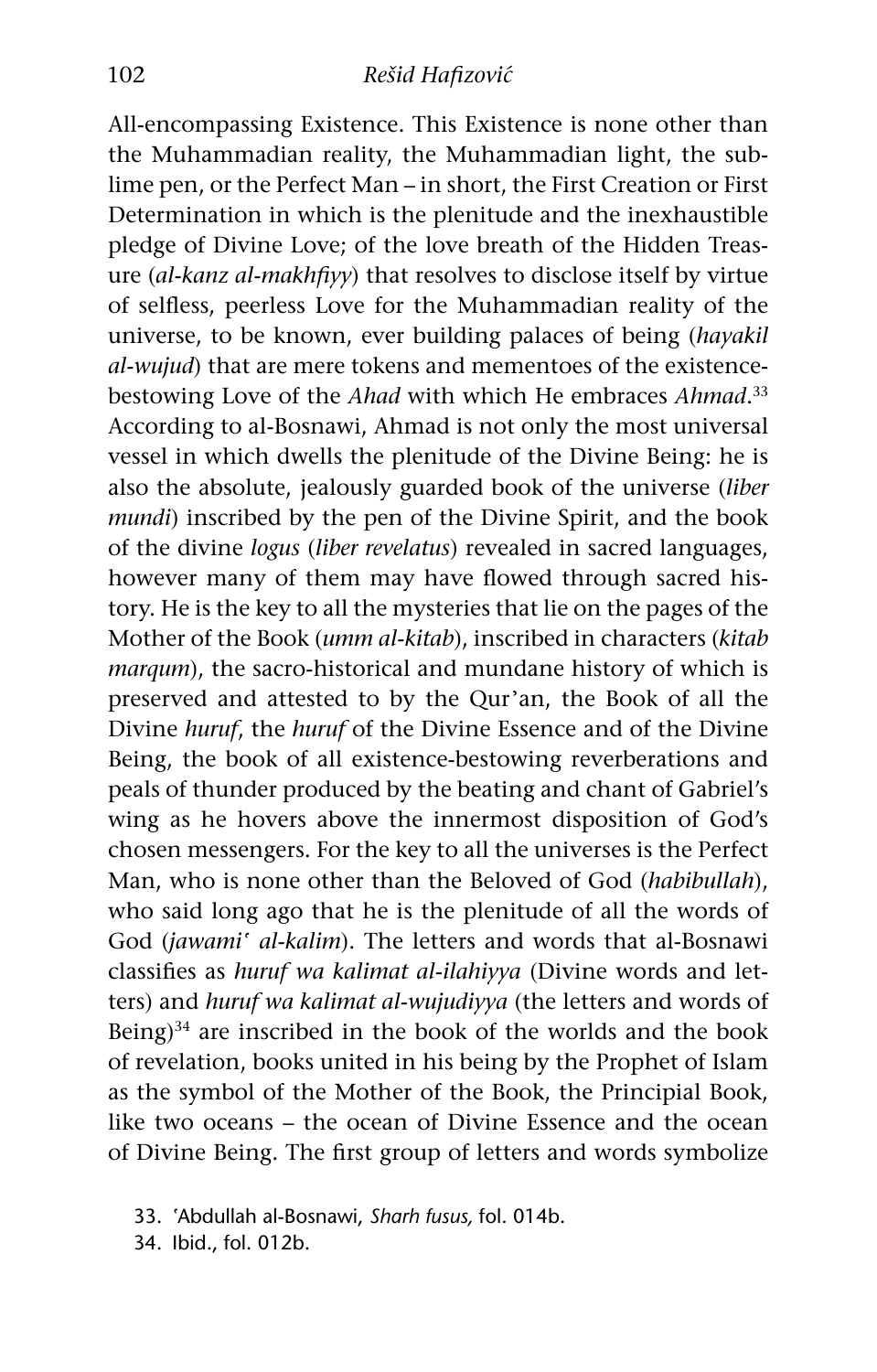the spiritual reality of the Divine Names and Attributes, and of all that emanated from them by virtue of the incessant Divine creative command – not forgetting the hidden realities that, as infinite potentialities, still dwell in the "silence" of the Divine Knowledge and those that are already emerging into the existence-bestowing light of Being. The second group symbolizes all the recipients within all the Divine Presences, or all the existences that manifest themselves as diverse, many-coloured, multiform gems bowled along by the gold-bearing waves of the river of the Divine *Tajalliyyat*, whose cascades pour down from universe to universe, from the universe of the Divine Ipseity (*ªalam al-dhat*) to that of visible forms (*ªalam al-shahada*). Just as the *huruf* and *kalima*s on the pages of the sacred text are but the foam covering the depths of the eternal Divine Knowledge summed up on the pages of the sacred text, so the entirety of creatures and existences on the pages of nature are but the froth rising from the infinite depths of the Divine Being that is in the essence (*lubb*) and substance (*jawahir*) of even the minutest of created things. Where the foam and the sea simultaneously touch and part is the invisible, ultrafine boundary (*barzakhiyya*) in which the opposing cutting edges of the Visible and the Invisible are blunted, like that which both separates and unites light and shade, or the Perfect Man and God. It is this very boundary that is the mirror of both realities, and only this self-mirroring prevents them from blurring and merging into one another.

The entire gamut of Being is established by the descending, outpouring Divine Being, while the Adamic form of All-encompassing Existence is revealed – and thence each fragment of the universe – establishing it by virtue of the Divine Presences (*alhadarat al-ilahiyya*) or the Presence of the Names and Attributes, as a result of which the Divine Being at all times paves the way back for the All-encompassing Existence and, through it, for even the minutest existence in the universe, to return home. This scale of Being is reflected at its most complete in the Perfect Man as the sum of all spiritual realities, of the levels and presences of the Divine Being, for he is the most perfect model and image of the ascending sapiential ascent to the Lord. In him dwell all spiritual states and spiritual stations along which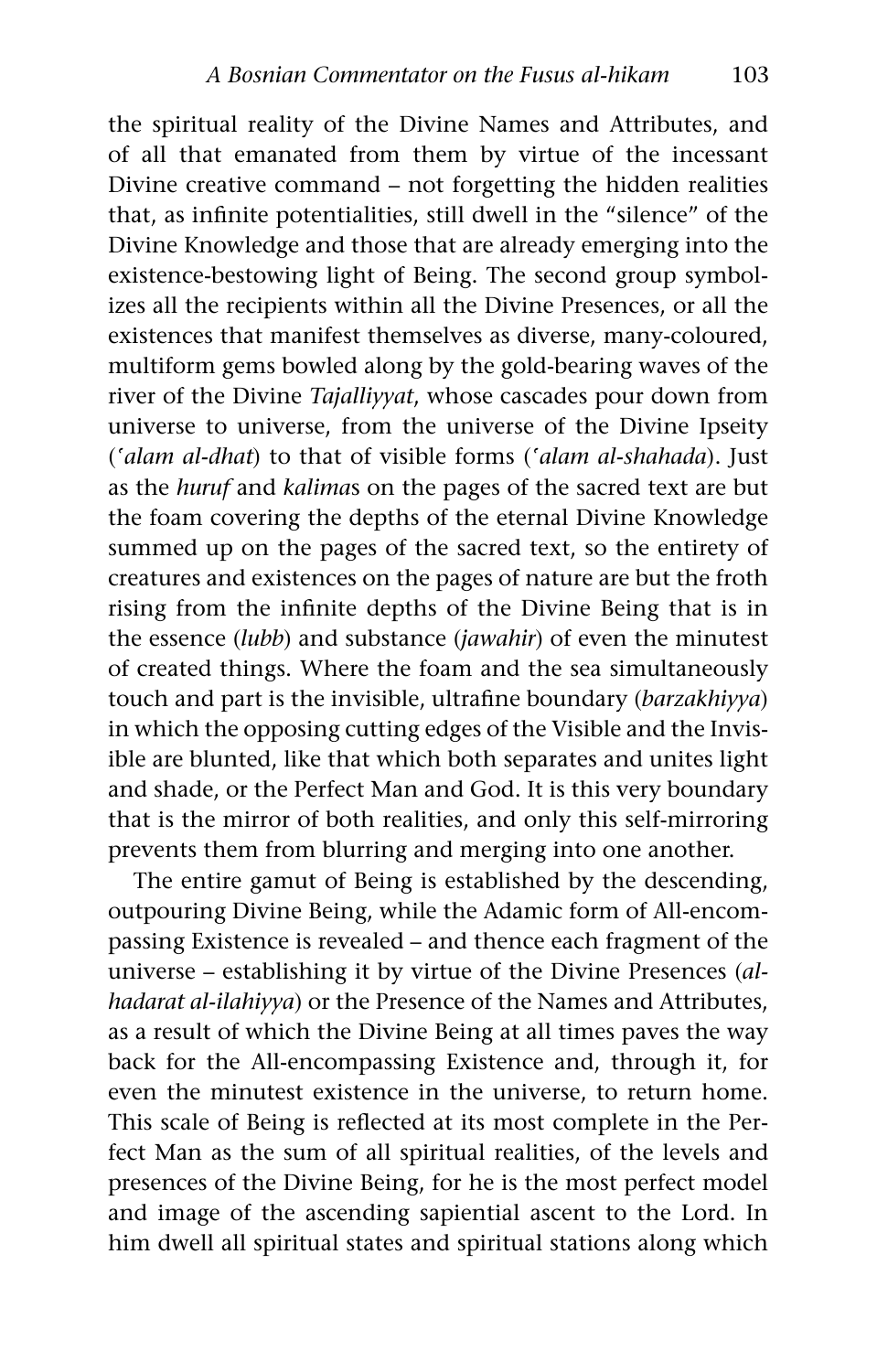every *homo viator* or *salik* must make his way in his perennial sapiential and existential *miªraj*. They are infinite in number, just as are the Divine Names and Attributes in whose light every spiritual journey (*via purgativa, sayr al-suluk*) is realized. The paragon of spiritual realization on that journey is the one who is All-encompassing Existence and the Perfect Man – the Prophet of Islam, whom the Qur'an describes as of the finest natural disposition (*al-khuluq al-ªazim*), and of whom the prophetic tradition relates that he is the pledge of Divine Love and the reason for the Divine creative command of all the universes. He offered us such a paragon or paradigm for our spiritual journey through his *Miªraj*. The spiritual institution through which our own *miªraj* is realized is the prescribed five daily prayers, the *salah*, performed at the most sensitive and significant points of the day and night, and the prayer of the heart (*dhikrullah*) that we perform voluntarily, with loving hearts, following the rhythm of our own inner needs and spiritual readiness. Al-Bosnawi describes our individual spiritual journey to the Divine Presence through the tradition of the Prophet of Islam concerning the seven spiritual meanings of the Revelation or the seven hermeneutic perspectives (*unzila al-qurºan ªala sabªa ahruf*) with which one may approach the Qur'an in part or in whole. This is the symbol of the seven *ahruf*, as the Prophet of Islam expressed it, which are none other than the seven depths or the seven spiritual horizons within which one is able to develop and enquire into a *hermeneutica spiritualis*. This is itself the hierohistory of the individual soul opening up to the Light of the East (*mashriq al-nur*) and animating within itself the primordial dawn (*crepusculum matutinum*) of the most spiritual meanings of the Word of God in its Quranic or its *furqan*-ic aspect. In the Quranic metaphor on *khalª al-naªlayn*, or "the removal of the sandals", al-Bosnawi recognized the very *initiatory* form by virtue of which the individual spiritual quest for the inner meaning of the Word of God is realized. This metaphor is associated with the events in the sacred valley of Tuva when Moses stood before the burning Bush. This sacrohistorical event later inspired Ibn Qasi and Ibn ªArabi each to write their own Sufi initiatory treatises (*khalª al-naªlayn*), taking this very Quranic metaphor as their title. The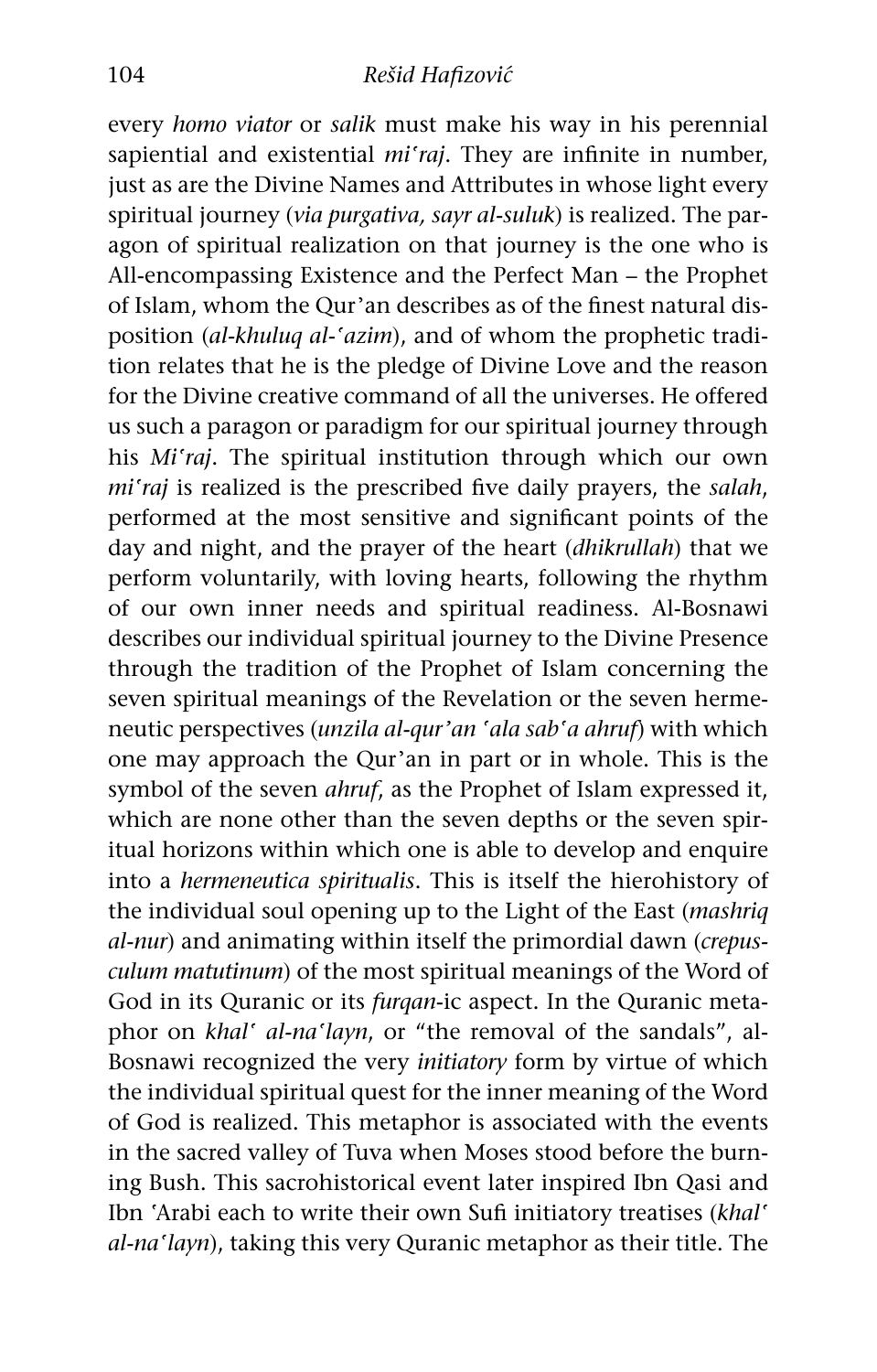inner drama of the individual human soul in its self-mastery and triumphal march along the path of spiritual ascent, its own *miªraj*, is reflected through this initiatory narrative, which al-Bosnawi adopted as his hermeneutic model. This is not a question of ascending the scale of spiritual states (*ahwal*) and stations (*maqamat*), but of passing from each one of the seven sacred vales, seven spiritual chambers, or seven spiritual abodes. One pair of sandals, symbolizing the negative characteristics or habits to which we are slaves, and which conceal the Face of God from us, is shed in each of these seven vales. The ultimate outcome, after each act of "removing one's sandals", is the acquisition of a new spiritual physiognomy (*tashakkulat*) and the ascent to a new spiritual level or sacrohistorical tropic of the Word of God in its interiorization and a return to the nodal space of the innermost human depths of the individual, to put it in Simnani's terms.

The first spiritual vale is thus the image of the human soul (*nafs*) that ceases to be corruptible by desire and concupiscence – two negative energies that yoke the soul to vice and evil – and that is transformed (*metanoia, tashakkulat*) into pure yearning and conscious aspiration towards God.

The second spiritual vale is the image of the intellect (*ªaql*) that successfully liberates itself from conceit, vanity, high-flown fantasies and pernicious spiritual strabismus, and now sees the burning bush in the sacred vale of Tuva as the flicker of the luminous heart in which a flame of pure light burns, and as the sparks of the Divine Spirit within us, ignited by the fluttering of Gabriel's wing, the wings of the *malak* of the human race, which does not permit them to be quenched in the obscurity of the western Sinai of our being.

The third spiritual vale within us is the image of the spirit (*ruh*) that is neither of the east (*sharqi*) nor of the west (*gharbi*), but is rather the oriental light (*ishraqi*), the light from the orient of our geography of illumination, the hierogeography of our being. As transcendent, transcending light, it is also free of any admixture of that which is below its spiritual level.

The fourth spiritual vale in our self-sapiential progress towards the Divine Presence is the image of our supraconsciousness or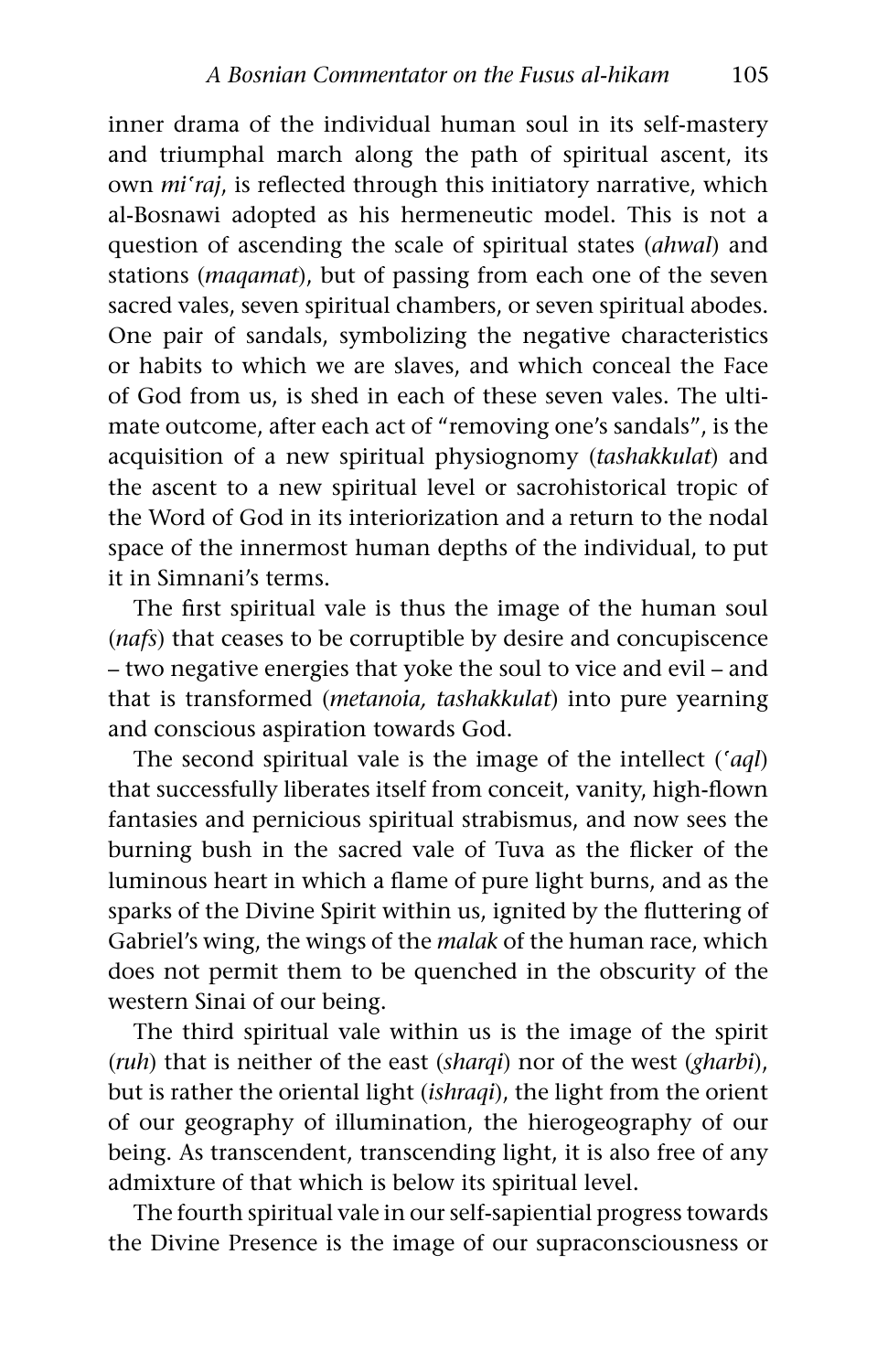transconsciousness (*sirr*), which is no longer concerned with any kind of relationship between the outward and the inward, the visible and the invisible. This is to stand at the centre of the spiritual being at which all the radii from every point on the perimeter of our physical and our spiritual being converge; the influence of these is then neutralized and their contradictions are brought into harmony and transcended.

The fifth spiritual vale consists of an image of the heart (*qalb*), the black rose at the centre of our multicoloured, many-flowered microcosmic rose garden, as Shabistari calls it, where the entire spectrum of our physical and spiritual being comes to rest. It is the image of the celestial *kaªba* (*bayt maªmur*) within us, into which flows the river of the divine *tajalliyyat*, losing itself in the luminous ocean of our heart, as the river of the heavenly hosts merges into the celestial *kaªba* (*al-bayt al-maªmur*), never to return. It is the *na-koja-abad* within us, the paradisal soil concealed deep within us, beyond the reach of our physical senses. Here all our tears and our laughter, our joy and our sorrow, all the rivers and seas of our physical and spiritual geography lose themselves, for the vale of the heart within us is the sea of all our seas, in the silence of which our physical senses ferment and the disquiet of our spiritual organs finds comfort and ease.

The sixth spiritual vale within us is symbolized by the mental image of the Divine Presence (*al-sura al-ilahiyya*) personified in the First Determination, All-encompassing Existence or Perfect Man within us that is the trace in the sandy wasteland of our heart left by the torrent of the Muhammadian spiritual reality flowing in every existence, irradiating it from within and marking it with its seal. The trace it leaves points the way in our own spiritual quest for the far side of Mount *Qaf*, and is but a foreshadowing or harbinger of that alone which is the true Perfect Man, the title of the divine creative Command and the vault and seal on the treasuries of all the universes, the spiritual aroma that perfumes the microcosmic garden of each individual Muslim, submissive soul.

Lastly, the seventh spiritual vale within us is where Heaven and Earth meet and touch again, forming the arch of descending, outpouring being, and ascending, sapiential being, the